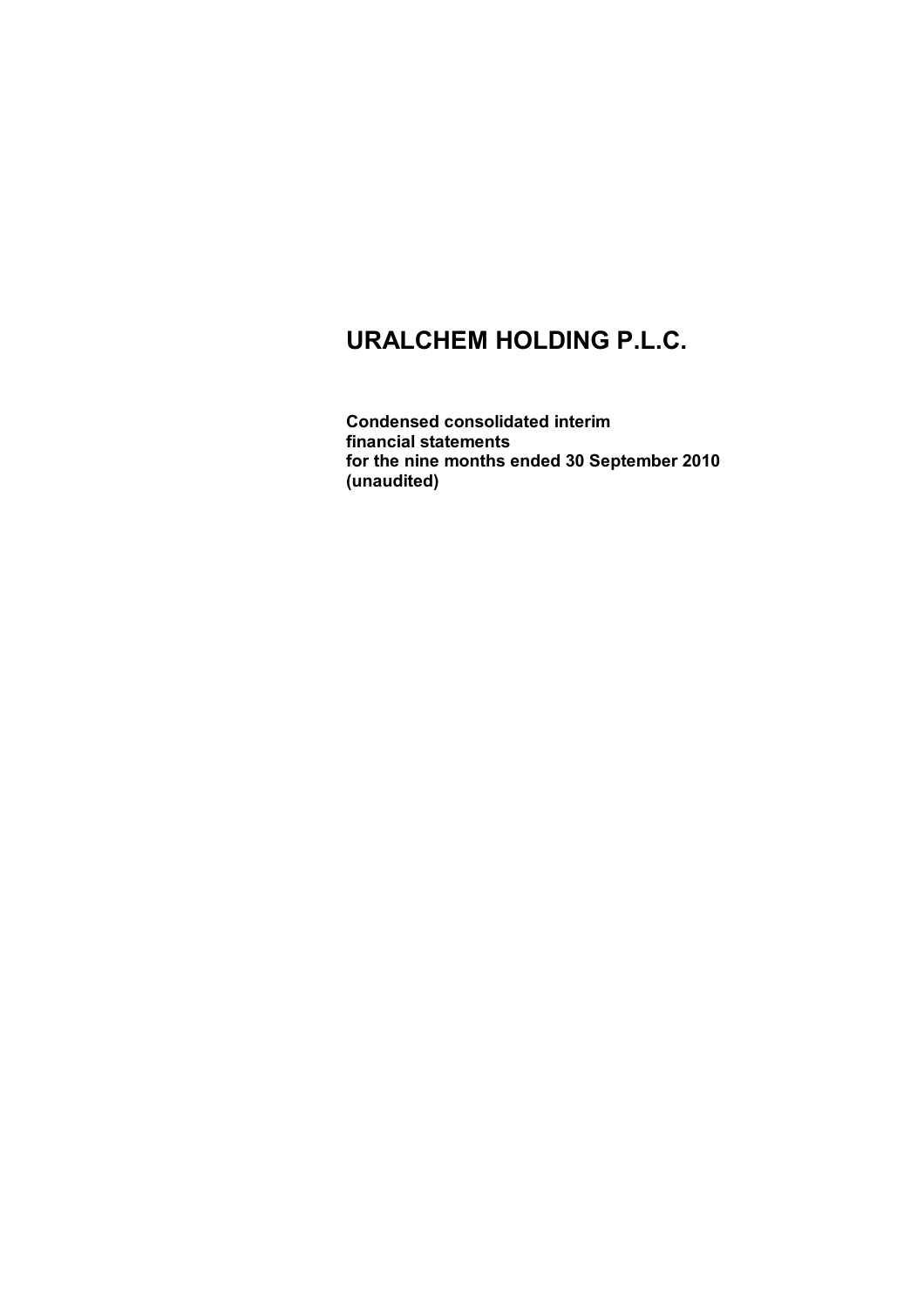# **TABLE OF CONTENTS**

# **Page**

| Statement of management's responsibilities for the preparation and approval of the unaudited condensed       |  |
|--------------------------------------------------------------------------------------------------------------|--|
| Condensed consolidated interim financial statements for the nine months ended 30 September 2010 (unaudited): |  |
|                                                                                                              |  |
|                                                                                                              |  |
|                                                                                                              |  |
|                                                                                                              |  |
|                                                                                                              |  |
|                                                                                                              |  |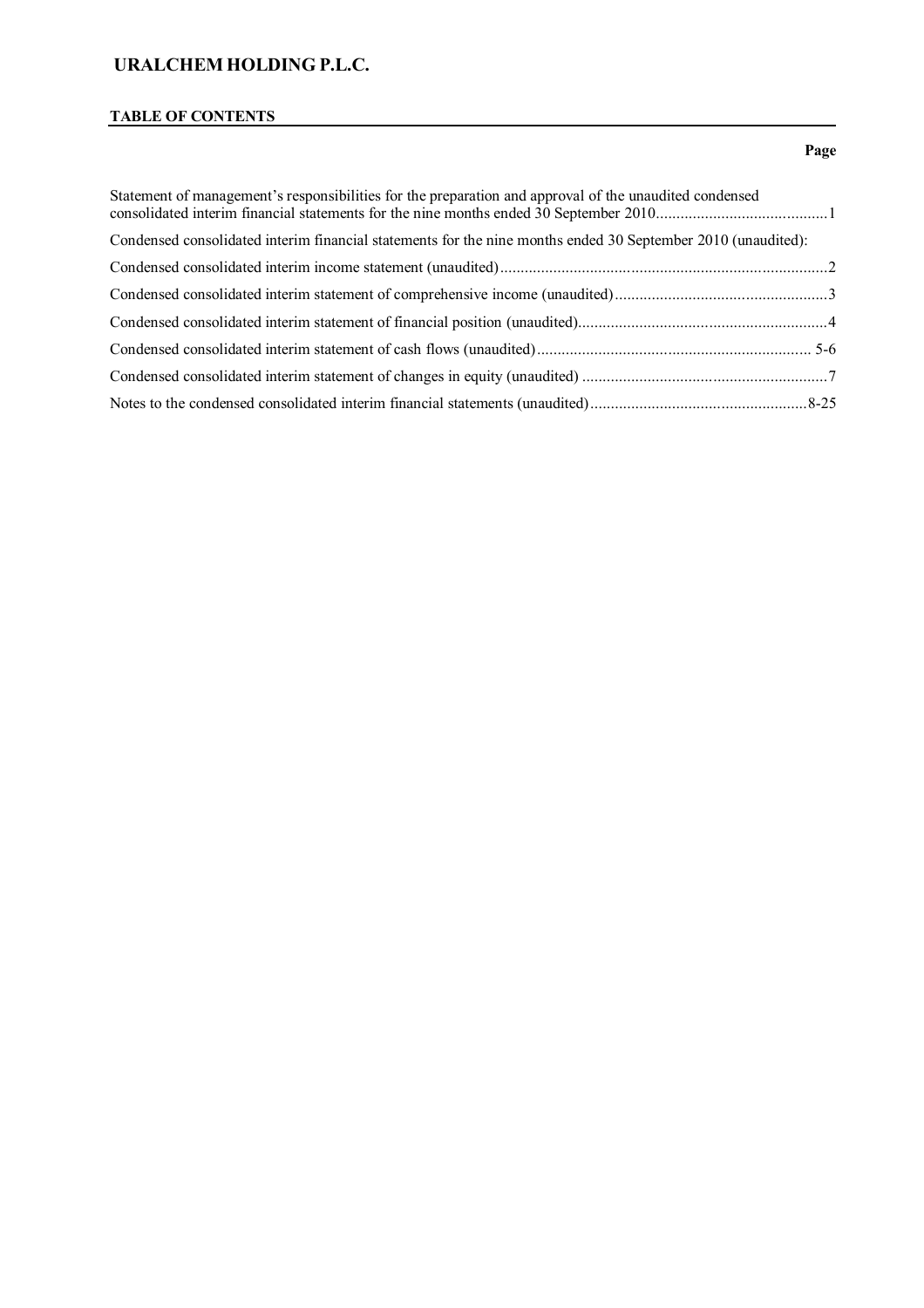### **STATEMENT OF MANAGEMENT'S RESPONSIBILITIES FOR THE PREPARATION AND APPROVAL OF THE UNAUDITED CONDENSED CONSOLIDATED INTERIM FINANCIAL STATEMENTS FOR THE NINE MONTHS ENDED 30 SEPTEMBER 2010**

The following statement is made with a view to stipulate the responsibilities of management in relation to the unaudited condensed consolidated interim financial statements of UralChem Holding P.L.C. and its subsidiaries (the "Group").

Management is responsible for the preparation of unaudited condensed consolidated interim financial statements that present fairly the financial position of the Group as at 30 September 2010, the results of its operations for the nine and three months ended 30 September 2010, cash flows and changes in equity for the nine months ended 30 September 2010, in accordance with International Accounting Standard 34 Interim Financial Reporting.

In preparing the unaudited condensed consolidated interim financial statements, management is responsible for:

- selecting suitable accounting principles and applying them consistently;
- making judgements and estimates that are reasonable and prudent;
- stating whether International Financial Reporting Standards have been followed, subject to any material departures disclosed and explained in the condensed consolidated interim financial statements; and
- preparing the condensed consolidated interim financial statements on a going concern basis, unless it is inappropriate to presume that the Group will continue in business for the foreseeable future.

Management, within its competencies, is also responsible for:

- designing, implementing and maintaining an effective system of internal controls, throughout the Group;
- maintaining statutory accounting records in compliance with local legislation and accounting standards in the respective jurisdictions in which the Group operates;
- taking steps to safeguard the assets of the Group; and
- detecting and preventing fraud and other irregularities.

The unaudited condensed consolidated interim financial statements for the nine months ended 30 September 2010 were approved and signed on 22 December 2010 by:

\_\_\_\_\_\_\_\_\_\_\_\_\_ \_\_\_\_\_\_\_\_\_\_\_\_\_\_\_\_\_\_\_\_\_\_\_\_ Victor N. Zorkin Maksim Kh. Bakov<br>Director Chief Financial Office Chief Financial Officer

Limassol, Cyprus 22 December 2010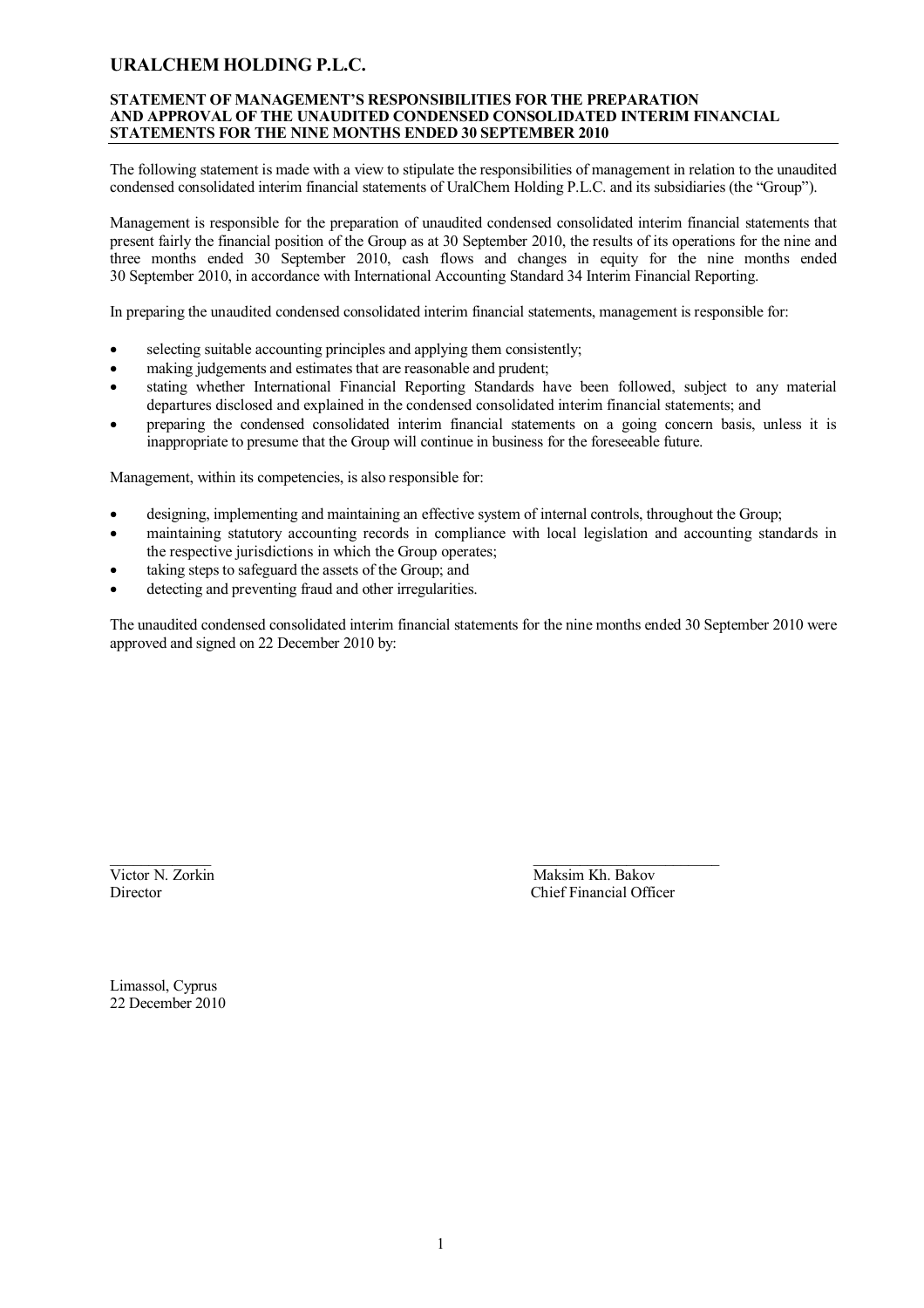# **CONDENSED CONSOLIDATED INTERIM INCOME STATEMENT FOR THE NINE MONTHS ENDED 30 SEPTEMBER 2010 (UNAUDITED)**

|                                                                                                                                                                                            | <b>Notes</b>     |                                             | Nine months ended<br>30 September                        |                                            | Three months ended<br>30 September               |
|--------------------------------------------------------------------------------------------------------------------------------------------------------------------------------------------|------------------|---------------------------------------------|----------------------------------------------------------|--------------------------------------------|--------------------------------------------------|
|                                                                                                                                                                                            |                  | 2010                                        | 2009                                                     | 2010                                       | 2009                                             |
| Revenue                                                                                                                                                                                    |                  |                                             |                                                          |                                            |                                                  |
| Sales of goods<br>Other sales                                                                                                                                                              | 6                | 928,708<br>51,723                           | 661,364<br>40,715                                        | 297,935<br>19,043                          | 216,616<br>13,291                                |
| <b>Total revenue</b>                                                                                                                                                                       |                  | 980,431                                     | 702,079                                                  | 316,978                                    | 229,907                                          |
| Cost of sales                                                                                                                                                                              | $\boldsymbol{7}$ | (536, 861)                                  | (423, 531)                                               | (176,000)                                  | (150, 287)                                       |
| <b>Gross profit</b>                                                                                                                                                                        |                  | 443,570                                     | 278,548                                                  | 140,978                                    | 79,620                                           |
| Selling and distribution expenses<br>General and administrative expenses<br>Net (loss)/gain from derivative<br>financial instruments<br>Other operating income<br>Other operating expenses | 8<br>9           | (232, 451)<br>(83, 242)<br>6,868<br>(9,032) | (195,320)<br>(71, 052)<br>(15,305)<br>13,578<br>(12,008) | (74, 333)<br>(25, 268)<br>3,719<br>(1,927) | (64, 873)<br>(24, 487)<br>141<br>239<br>(1, 439) |
| <b>Operating profit/(loss)</b>                                                                                                                                                             |                  | 125,713                                     | (1,559)                                                  | 43,169                                     | (10, 799)                                        |
| Interest income<br>Interest expense<br>Share of (loss)/gain of associates<br>Foreign exchange (loss)/gain from<br>financing activities                                                     | 11               | 865<br>(114, 518)<br>(735)<br>(3,895)       | 30,066<br>(117,214)<br>(662)<br>(21,262)                 | 159<br>(35, 838)<br>430<br>25,928          | 5,946<br>(39, 813)<br>(197)<br>29,703            |
| Profit/(loss) before tax                                                                                                                                                                   |                  | 7,430                                       | (110, 631)                                               | 33,848                                     | (15, 160)                                        |
| Income tax                                                                                                                                                                                 |                  | 4,196                                       | 50,944                                                   | (8,741)                                    | 11,518                                           |
| Profit/(loss) for the period                                                                                                                                                               |                  | 11,626                                      | (59, 687)                                                | 25,107                                     | (3, 642)                                         |
| Attributable to:                                                                                                                                                                           |                  |                                             |                                                          |                                            |                                                  |
| Shareholders of the parent<br>Non-controlling interests                                                                                                                                    |                  | 17,022<br>(5,396)                           | (43,030)<br>(16, 657)                                    | 26,524<br>(1, 417)                         | 1,651<br>(5,293)                                 |
|                                                                                                                                                                                            |                  | 11,626                                      | (59,687)                                                 | 25,107                                     | (3, 642)                                         |
| Earnings/(loss) per share                                                                                                                                                                  |                  |                                             |                                                          |                                            |                                                  |
| Weighted average number of<br>ordinary shares in issue during<br>the period<br>Basic and diluted earnings/(loss) per                                                                       |                  | 175,000,000                                 | 10,110                                                   | 175,000,000                                | 10,110                                           |
| share (US dollars per share)                                                                                                                                                               |                  | 0.1                                         | (4,256.2)                                                | 0.2                                        | 163.3                                            |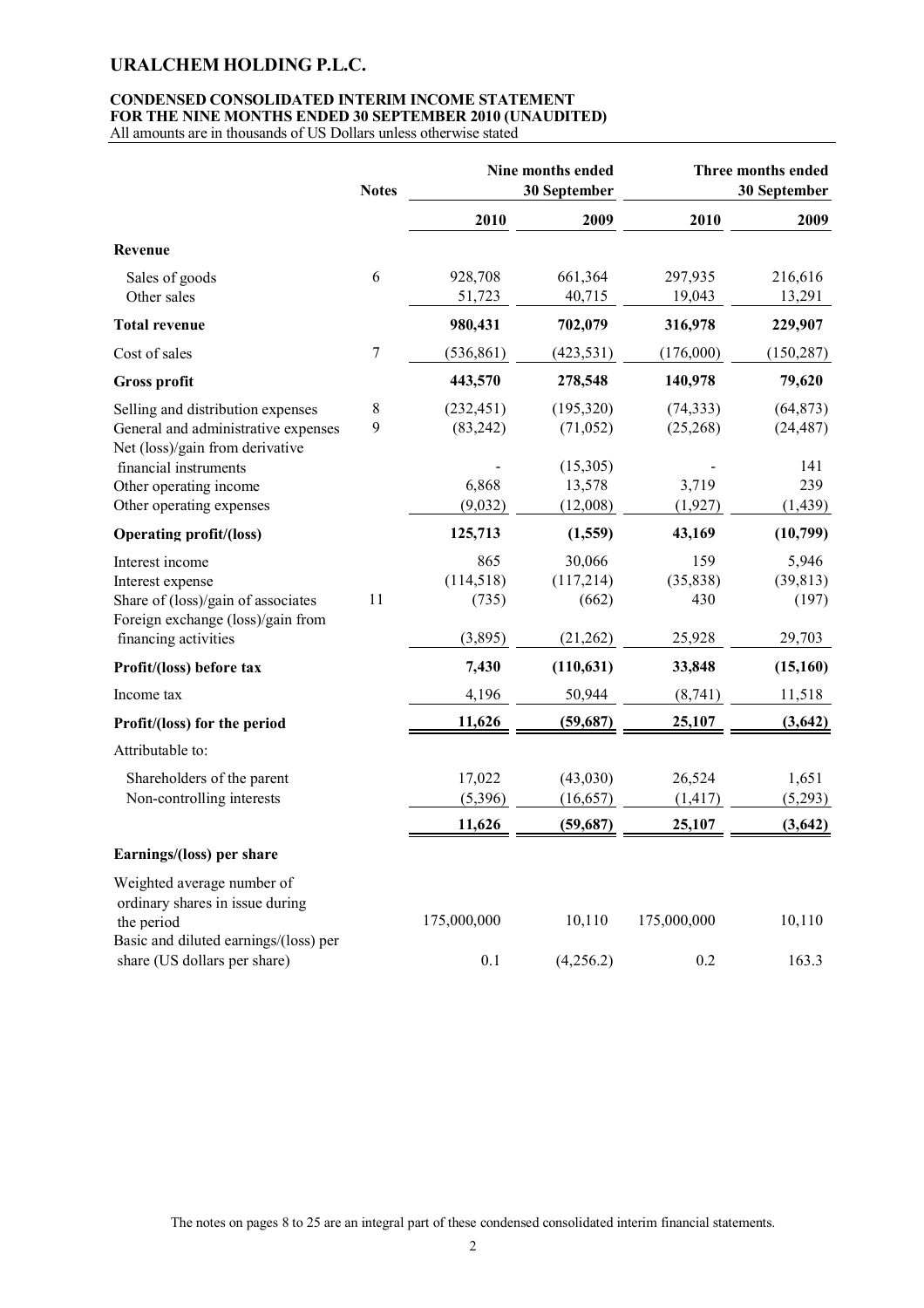# **CONDENSED CONSOLIDATED INTERIM STATEMENT OF COMPREHENSIVE INCOME FOR THE NINE MONTHS ENDED 30 SEPTEMBER 2010 (UNAUDITED)**

|                                                                                                                             | Nine months ended 30<br><b>September</b> |                       |               | Three months ended 30<br><b>September</b> |
|-----------------------------------------------------------------------------------------------------------------------------|------------------------------------------|-----------------------|---------------|-------------------------------------------|
|                                                                                                                             | 2010                                     | 2009                  | 2010          | 2009                                      |
| Profit/(loss) for the period                                                                                                | 11,626                                   | (59,687)              | 25,107        | (3, 642)                                  |
| Other comprehensive (loss)/income:<br>Effect of translation to presentation<br>currency                                     | (1,924)                                  | (6, 477)              | 1,562         | 13,214                                    |
| Other comprehensive (loss)/income                                                                                           | (1, 924)                                 | (6, 477)              | 1,562         | 13,214                                    |
| Total comprehensive income/(loss)<br>for the period<br>Total comprehensive income/(loss)<br>for the period attributable to: | 9,702                                    | (66, 164)             | 26,669        | 9,572                                     |
| Shareholders of the parent<br>Non-controlling interests                                                                     | 15,414<br>(5,712)                        | (46,330)<br>(19, 834) | 26,307<br>362 | 12,883<br>(3,311)                         |
|                                                                                                                             | 9,702                                    | (66, 164)             | 26,669        | 9,572                                     |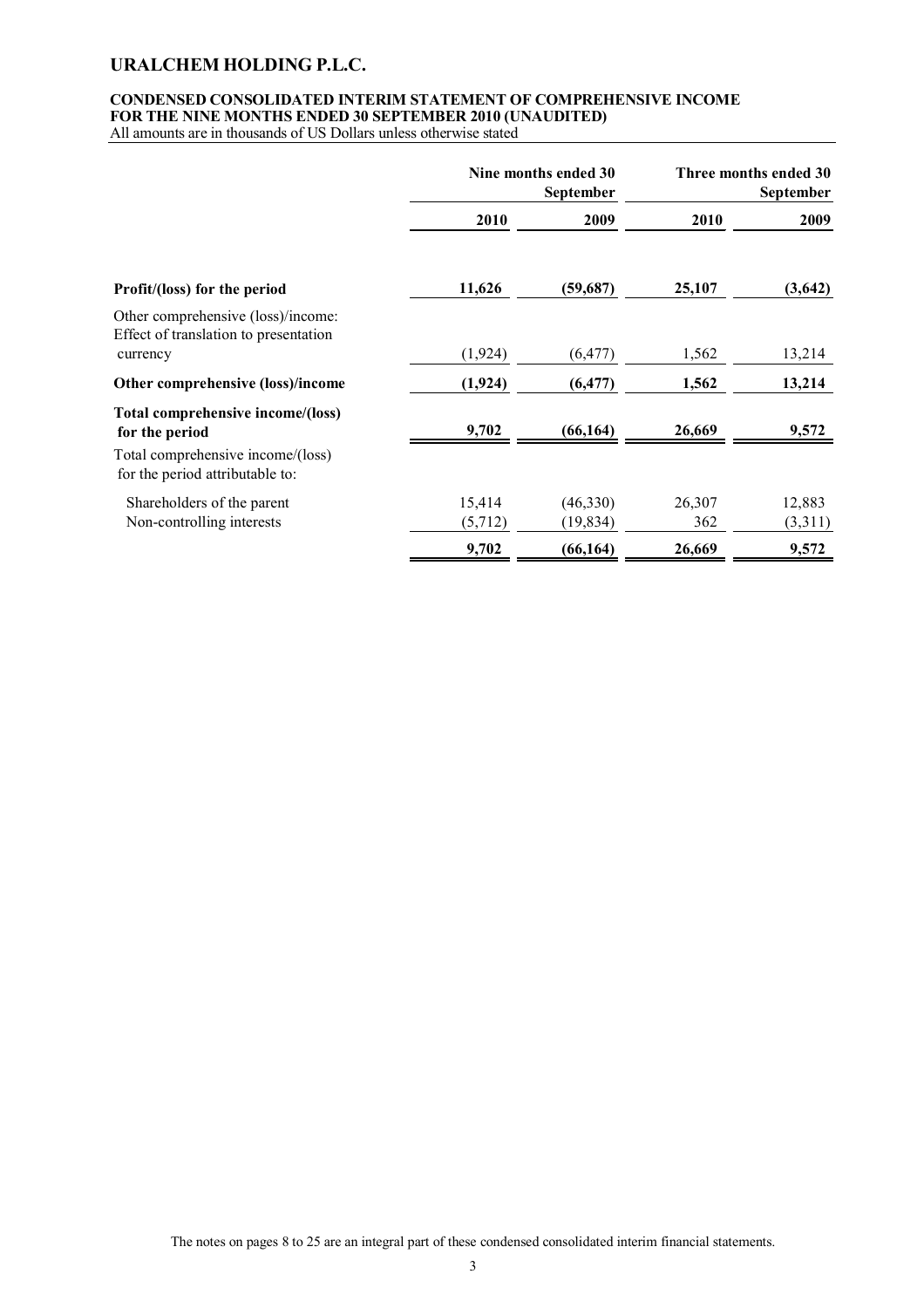### **CONDENSED CONSOLIDATED INTERIM STATEMENT OF FINANCIAL POSITION AS AT 30 SEPTEMBER 2010 (UNAUDITED)**

| <b>ASSETS</b><br><b>Non-current assets</b><br>10<br>666,910<br>722,938<br>Property, plant and equipment<br>168,738<br>169,624<br>Goodwill<br>8,158<br>Intangible assets<br>9,135<br>35,304<br>Investments in associates<br>11<br>34,506<br>12<br>28,846<br>29,605<br>Inventories<br>176,911<br>177,837<br>Available-for-sale investments<br>7,359<br>Other financial assets<br>86,052<br>55,153<br>Deferred tax assets<br>1,171,098<br>1,205,978<br><b>Current</b> assets<br>12<br>120,377<br>101,502<br>Inventories<br>56,579<br>40,583<br>Trade and other receivables<br>25,443<br>28,948<br>Advances paid and prepaid expenses<br>5,691<br>10,119<br>Income tax receivable<br>50,716<br>95,306<br>Other taxes receivable<br>44,426<br>36,973<br>Other financial assets<br>22,189<br>53,658<br>Cash and cash equivalents<br>325,421<br>367,089<br>1,496,519<br>1,573,067<br><b>TOTAL ASSETS</b><br><b>EQUITY AND LIABILITIES</b><br><b>Capital and reserves</b><br>13<br>1,374<br>1,374<br>Share capital<br>152,223<br>152,223<br>Additional paid-in capital<br>Foreign currency translation reserve<br>(68, 244)<br>(66, 636)<br>Accumulated deficit<br>(240,392)<br>(259, 386)<br><b>Equity attributable to shareholders</b><br>(155, 039)<br>of the parent<br>(172, 425)<br>70,279<br>73,121<br>Non-controlling interests<br>(99, 304)<br>(84,760)<br><b>Total equity</b><br><b>Non-current liabilities</b><br>14<br>771,241<br>887,366<br>Loans and borrowings<br>Obligations under finance leases<br>38,955<br>43,094<br>9,298<br>17,628<br>Other payables<br>Retirement benefit obligations<br>8,146<br>7,635<br>Deferred tax liabilities<br>46,358<br>53,879<br>873,998<br>1,009,602<br><b>Current liabilities</b><br>14<br>Loans and borrowings<br>594,199<br>533,604<br>11,083<br>11,500<br>Obligations under finance leases<br>76,557<br>69,302<br>Trade and other payables<br>12,174<br>39,705<br>Advances received<br>5,566<br>2,018<br>Income tax payable<br>7,702<br>6,640<br>Other taxes payable<br>707,281<br>662,769<br>1,581,279<br>1,672,371<br><b>Total liabilities</b><br>1,573,067<br>1,496,519<br><b>TOTAL EQUITY AND LIABILITIES</b> | <b>Notes</b> | 30 September 2010 | 31 December 2009 |
|----------------------------------------------------------------------------------------------------------------------------------------------------------------------------------------------------------------------------------------------------------------------------------------------------------------------------------------------------------------------------------------------------------------------------------------------------------------------------------------------------------------------------------------------------------------------------------------------------------------------------------------------------------------------------------------------------------------------------------------------------------------------------------------------------------------------------------------------------------------------------------------------------------------------------------------------------------------------------------------------------------------------------------------------------------------------------------------------------------------------------------------------------------------------------------------------------------------------------------------------------------------------------------------------------------------------------------------------------------------------------------------------------------------------------------------------------------------------------------------------------------------------------------------------------------------------------------------------------------------------------------------------------------------------------------------------------------------------------------------------------------------------------------------------------------------------------------------------------------------------------------------------------------------------------------------------------------------------------------------------------------------------------------------------------------------------------------------------------------------------------------------------------------------|--------------|-------------------|------------------|
|                                                                                                                                                                                                                                                                                                                                                                                                                                                                                                                                                                                                                                                                                                                                                                                                                                                                                                                                                                                                                                                                                                                                                                                                                                                                                                                                                                                                                                                                                                                                                                                                                                                                                                                                                                                                                                                                                                                                                                                                                                                                                                                                                                |              |                   |                  |
|                                                                                                                                                                                                                                                                                                                                                                                                                                                                                                                                                                                                                                                                                                                                                                                                                                                                                                                                                                                                                                                                                                                                                                                                                                                                                                                                                                                                                                                                                                                                                                                                                                                                                                                                                                                                                                                                                                                                                                                                                                                                                                                                                                |              |                   |                  |
|                                                                                                                                                                                                                                                                                                                                                                                                                                                                                                                                                                                                                                                                                                                                                                                                                                                                                                                                                                                                                                                                                                                                                                                                                                                                                                                                                                                                                                                                                                                                                                                                                                                                                                                                                                                                                                                                                                                                                                                                                                                                                                                                                                |              |                   |                  |
|                                                                                                                                                                                                                                                                                                                                                                                                                                                                                                                                                                                                                                                                                                                                                                                                                                                                                                                                                                                                                                                                                                                                                                                                                                                                                                                                                                                                                                                                                                                                                                                                                                                                                                                                                                                                                                                                                                                                                                                                                                                                                                                                                                |              |                   |                  |
|                                                                                                                                                                                                                                                                                                                                                                                                                                                                                                                                                                                                                                                                                                                                                                                                                                                                                                                                                                                                                                                                                                                                                                                                                                                                                                                                                                                                                                                                                                                                                                                                                                                                                                                                                                                                                                                                                                                                                                                                                                                                                                                                                                |              |                   |                  |
|                                                                                                                                                                                                                                                                                                                                                                                                                                                                                                                                                                                                                                                                                                                                                                                                                                                                                                                                                                                                                                                                                                                                                                                                                                                                                                                                                                                                                                                                                                                                                                                                                                                                                                                                                                                                                                                                                                                                                                                                                                                                                                                                                                |              |                   |                  |
|                                                                                                                                                                                                                                                                                                                                                                                                                                                                                                                                                                                                                                                                                                                                                                                                                                                                                                                                                                                                                                                                                                                                                                                                                                                                                                                                                                                                                                                                                                                                                                                                                                                                                                                                                                                                                                                                                                                                                                                                                                                                                                                                                                |              |                   |                  |
|                                                                                                                                                                                                                                                                                                                                                                                                                                                                                                                                                                                                                                                                                                                                                                                                                                                                                                                                                                                                                                                                                                                                                                                                                                                                                                                                                                                                                                                                                                                                                                                                                                                                                                                                                                                                                                                                                                                                                                                                                                                                                                                                                                |              |                   |                  |
|                                                                                                                                                                                                                                                                                                                                                                                                                                                                                                                                                                                                                                                                                                                                                                                                                                                                                                                                                                                                                                                                                                                                                                                                                                                                                                                                                                                                                                                                                                                                                                                                                                                                                                                                                                                                                                                                                                                                                                                                                                                                                                                                                                |              |                   |                  |
|                                                                                                                                                                                                                                                                                                                                                                                                                                                                                                                                                                                                                                                                                                                                                                                                                                                                                                                                                                                                                                                                                                                                                                                                                                                                                                                                                                                                                                                                                                                                                                                                                                                                                                                                                                                                                                                                                                                                                                                                                                                                                                                                                                |              |                   |                  |
|                                                                                                                                                                                                                                                                                                                                                                                                                                                                                                                                                                                                                                                                                                                                                                                                                                                                                                                                                                                                                                                                                                                                                                                                                                                                                                                                                                                                                                                                                                                                                                                                                                                                                                                                                                                                                                                                                                                                                                                                                                                                                                                                                                |              |                   |                  |
|                                                                                                                                                                                                                                                                                                                                                                                                                                                                                                                                                                                                                                                                                                                                                                                                                                                                                                                                                                                                                                                                                                                                                                                                                                                                                                                                                                                                                                                                                                                                                                                                                                                                                                                                                                                                                                                                                                                                                                                                                                                                                                                                                                |              |                   |                  |
|                                                                                                                                                                                                                                                                                                                                                                                                                                                                                                                                                                                                                                                                                                                                                                                                                                                                                                                                                                                                                                                                                                                                                                                                                                                                                                                                                                                                                                                                                                                                                                                                                                                                                                                                                                                                                                                                                                                                                                                                                                                                                                                                                                |              |                   |                  |
|                                                                                                                                                                                                                                                                                                                                                                                                                                                                                                                                                                                                                                                                                                                                                                                                                                                                                                                                                                                                                                                                                                                                                                                                                                                                                                                                                                                                                                                                                                                                                                                                                                                                                                                                                                                                                                                                                                                                                                                                                                                                                                                                                                |              |                   |                  |
|                                                                                                                                                                                                                                                                                                                                                                                                                                                                                                                                                                                                                                                                                                                                                                                                                                                                                                                                                                                                                                                                                                                                                                                                                                                                                                                                                                                                                                                                                                                                                                                                                                                                                                                                                                                                                                                                                                                                                                                                                                                                                                                                                                |              |                   |                  |
|                                                                                                                                                                                                                                                                                                                                                                                                                                                                                                                                                                                                                                                                                                                                                                                                                                                                                                                                                                                                                                                                                                                                                                                                                                                                                                                                                                                                                                                                                                                                                                                                                                                                                                                                                                                                                                                                                                                                                                                                                                                                                                                                                                |              |                   |                  |
|                                                                                                                                                                                                                                                                                                                                                                                                                                                                                                                                                                                                                                                                                                                                                                                                                                                                                                                                                                                                                                                                                                                                                                                                                                                                                                                                                                                                                                                                                                                                                                                                                                                                                                                                                                                                                                                                                                                                                                                                                                                                                                                                                                |              |                   |                  |
|                                                                                                                                                                                                                                                                                                                                                                                                                                                                                                                                                                                                                                                                                                                                                                                                                                                                                                                                                                                                                                                                                                                                                                                                                                                                                                                                                                                                                                                                                                                                                                                                                                                                                                                                                                                                                                                                                                                                                                                                                                                                                                                                                                |              |                   |                  |
|                                                                                                                                                                                                                                                                                                                                                                                                                                                                                                                                                                                                                                                                                                                                                                                                                                                                                                                                                                                                                                                                                                                                                                                                                                                                                                                                                                                                                                                                                                                                                                                                                                                                                                                                                                                                                                                                                                                                                                                                                                                                                                                                                                |              |                   |                  |
|                                                                                                                                                                                                                                                                                                                                                                                                                                                                                                                                                                                                                                                                                                                                                                                                                                                                                                                                                                                                                                                                                                                                                                                                                                                                                                                                                                                                                                                                                                                                                                                                                                                                                                                                                                                                                                                                                                                                                                                                                                                                                                                                                                |              |                   |                  |
|                                                                                                                                                                                                                                                                                                                                                                                                                                                                                                                                                                                                                                                                                                                                                                                                                                                                                                                                                                                                                                                                                                                                                                                                                                                                                                                                                                                                                                                                                                                                                                                                                                                                                                                                                                                                                                                                                                                                                                                                                                                                                                                                                                |              |                   |                  |
|                                                                                                                                                                                                                                                                                                                                                                                                                                                                                                                                                                                                                                                                                                                                                                                                                                                                                                                                                                                                                                                                                                                                                                                                                                                                                                                                                                                                                                                                                                                                                                                                                                                                                                                                                                                                                                                                                                                                                                                                                                                                                                                                                                |              |                   |                  |
|                                                                                                                                                                                                                                                                                                                                                                                                                                                                                                                                                                                                                                                                                                                                                                                                                                                                                                                                                                                                                                                                                                                                                                                                                                                                                                                                                                                                                                                                                                                                                                                                                                                                                                                                                                                                                                                                                                                                                                                                                                                                                                                                                                |              |                   |                  |
|                                                                                                                                                                                                                                                                                                                                                                                                                                                                                                                                                                                                                                                                                                                                                                                                                                                                                                                                                                                                                                                                                                                                                                                                                                                                                                                                                                                                                                                                                                                                                                                                                                                                                                                                                                                                                                                                                                                                                                                                                                                                                                                                                                |              |                   |                  |
|                                                                                                                                                                                                                                                                                                                                                                                                                                                                                                                                                                                                                                                                                                                                                                                                                                                                                                                                                                                                                                                                                                                                                                                                                                                                                                                                                                                                                                                                                                                                                                                                                                                                                                                                                                                                                                                                                                                                                                                                                                                                                                                                                                |              |                   |                  |
|                                                                                                                                                                                                                                                                                                                                                                                                                                                                                                                                                                                                                                                                                                                                                                                                                                                                                                                                                                                                                                                                                                                                                                                                                                                                                                                                                                                                                                                                                                                                                                                                                                                                                                                                                                                                                                                                                                                                                                                                                                                                                                                                                                |              |                   |                  |
|                                                                                                                                                                                                                                                                                                                                                                                                                                                                                                                                                                                                                                                                                                                                                                                                                                                                                                                                                                                                                                                                                                                                                                                                                                                                                                                                                                                                                                                                                                                                                                                                                                                                                                                                                                                                                                                                                                                                                                                                                                                                                                                                                                |              |                   |                  |
|                                                                                                                                                                                                                                                                                                                                                                                                                                                                                                                                                                                                                                                                                                                                                                                                                                                                                                                                                                                                                                                                                                                                                                                                                                                                                                                                                                                                                                                                                                                                                                                                                                                                                                                                                                                                                                                                                                                                                                                                                                                                                                                                                                |              |                   |                  |
|                                                                                                                                                                                                                                                                                                                                                                                                                                                                                                                                                                                                                                                                                                                                                                                                                                                                                                                                                                                                                                                                                                                                                                                                                                                                                                                                                                                                                                                                                                                                                                                                                                                                                                                                                                                                                                                                                                                                                                                                                                                                                                                                                                |              |                   |                  |
|                                                                                                                                                                                                                                                                                                                                                                                                                                                                                                                                                                                                                                                                                                                                                                                                                                                                                                                                                                                                                                                                                                                                                                                                                                                                                                                                                                                                                                                                                                                                                                                                                                                                                                                                                                                                                                                                                                                                                                                                                                                                                                                                                                |              |                   |                  |
|                                                                                                                                                                                                                                                                                                                                                                                                                                                                                                                                                                                                                                                                                                                                                                                                                                                                                                                                                                                                                                                                                                                                                                                                                                                                                                                                                                                                                                                                                                                                                                                                                                                                                                                                                                                                                                                                                                                                                                                                                                                                                                                                                                |              |                   |                  |
|                                                                                                                                                                                                                                                                                                                                                                                                                                                                                                                                                                                                                                                                                                                                                                                                                                                                                                                                                                                                                                                                                                                                                                                                                                                                                                                                                                                                                                                                                                                                                                                                                                                                                                                                                                                                                                                                                                                                                                                                                                                                                                                                                                |              |                   |                  |
|                                                                                                                                                                                                                                                                                                                                                                                                                                                                                                                                                                                                                                                                                                                                                                                                                                                                                                                                                                                                                                                                                                                                                                                                                                                                                                                                                                                                                                                                                                                                                                                                                                                                                                                                                                                                                                                                                                                                                                                                                                                                                                                                                                |              |                   |                  |
|                                                                                                                                                                                                                                                                                                                                                                                                                                                                                                                                                                                                                                                                                                                                                                                                                                                                                                                                                                                                                                                                                                                                                                                                                                                                                                                                                                                                                                                                                                                                                                                                                                                                                                                                                                                                                                                                                                                                                                                                                                                                                                                                                                |              |                   |                  |
|                                                                                                                                                                                                                                                                                                                                                                                                                                                                                                                                                                                                                                                                                                                                                                                                                                                                                                                                                                                                                                                                                                                                                                                                                                                                                                                                                                                                                                                                                                                                                                                                                                                                                                                                                                                                                                                                                                                                                                                                                                                                                                                                                                |              |                   |                  |
|                                                                                                                                                                                                                                                                                                                                                                                                                                                                                                                                                                                                                                                                                                                                                                                                                                                                                                                                                                                                                                                                                                                                                                                                                                                                                                                                                                                                                                                                                                                                                                                                                                                                                                                                                                                                                                                                                                                                                                                                                                                                                                                                                                |              |                   |                  |
|                                                                                                                                                                                                                                                                                                                                                                                                                                                                                                                                                                                                                                                                                                                                                                                                                                                                                                                                                                                                                                                                                                                                                                                                                                                                                                                                                                                                                                                                                                                                                                                                                                                                                                                                                                                                                                                                                                                                                                                                                                                                                                                                                                |              |                   |                  |
|                                                                                                                                                                                                                                                                                                                                                                                                                                                                                                                                                                                                                                                                                                                                                                                                                                                                                                                                                                                                                                                                                                                                                                                                                                                                                                                                                                                                                                                                                                                                                                                                                                                                                                                                                                                                                                                                                                                                                                                                                                                                                                                                                                |              |                   |                  |
|                                                                                                                                                                                                                                                                                                                                                                                                                                                                                                                                                                                                                                                                                                                                                                                                                                                                                                                                                                                                                                                                                                                                                                                                                                                                                                                                                                                                                                                                                                                                                                                                                                                                                                                                                                                                                                                                                                                                                                                                                                                                                                                                                                |              |                   |                  |
|                                                                                                                                                                                                                                                                                                                                                                                                                                                                                                                                                                                                                                                                                                                                                                                                                                                                                                                                                                                                                                                                                                                                                                                                                                                                                                                                                                                                                                                                                                                                                                                                                                                                                                                                                                                                                                                                                                                                                                                                                                                                                                                                                                |              |                   |                  |
|                                                                                                                                                                                                                                                                                                                                                                                                                                                                                                                                                                                                                                                                                                                                                                                                                                                                                                                                                                                                                                                                                                                                                                                                                                                                                                                                                                                                                                                                                                                                                                                                                                                                                                                                                                                                                                                                                                                                                                                                                                                                                                                                                                |              |                   |                  |
|                                                                                                                                                                                                                                                                                                                                                                                                                                                                                                                                                                                                                                                                                                                                                                                                                                                                                                                                                                                                                                                                                                                                                                                                                                                                                                                                                                                                                                                                                                                                                                                                                                                                                                                                                                                                                                                                                                                                                                                                                                                                                                                                                                |              |                   |                  |
|                                                                                                                                                                                                                                                                                                                                                                                                                                                                                                                                                                                                                                                                                                                                                                                                                                                                                                                                                                                                                                                                                                                                                                                                                                                                                                                                                                                                                                                                                                                                                                                                                                                                                                                                                                                                                                                                                                                                                                                                                                                                                                                                                                |              |                   |                  |
|                                                                                                                                                                                                                                                                                                                                                                                                                                                                                                                                                                                                                                                                                                                                                                                                                                                                                                                                                                                                                                                                                                                                                                                                                                                                                                                                                                                                                                                                                                                                                                                                                                                                                                                                                                                                                                                                                                                                                                                                                                                                                                                                                                |              |                   |                  |
|                                                                                                                                                                                                                                                                                                                                                                                                                                                                                                                                                                                                                                                                                                                                                                                                                                                                                                                                                                                                                                                                                                                                                                                                                                                                                                                                                                                                                                                                                                                                                                                                                                                                                                                                                                                                                                                                                                                                                                                                                                                                                                                                                                |              |                   |                  |
|                                                                                                                                                                                                                                                                                                                                                                                                                                                                                                                                                                                                                                                                                                                                                                                                                                                                                                                                                                                                                                                                                                                                                                                                                                                                                                                                                                                                                                                                                                                                                                                                                                                                                                                                                                                                                                                                                                                                                                                                                                                                                                                                                                |              |                   |                  |
|                                                                                                                                                                                                                                                                                                                                                                                                                                                                                                                                                                                                                                                                                                                                                                                                                                                                                                                                                                                                                                                                                                                                                                                                                                                                                                                                                                                                                                                                                                                                                                                                                                                                                                                                                                                                                                                                                                                                                                                                                                                                                                                                                                |              |                   |                  |
|                                                                                                                                                                                                                                                                                                                                                                                                                                                                                                                                                                                                                                                                                                                                                                                                                                                                                                                                                                                                                                                                                                                                                                                                                                                                                                                                                                                                                                                                                                                                                                                                                                                                                                                                                                                                                                                                                                                                                                                                                                                                                                                                                                |              |                   |                  |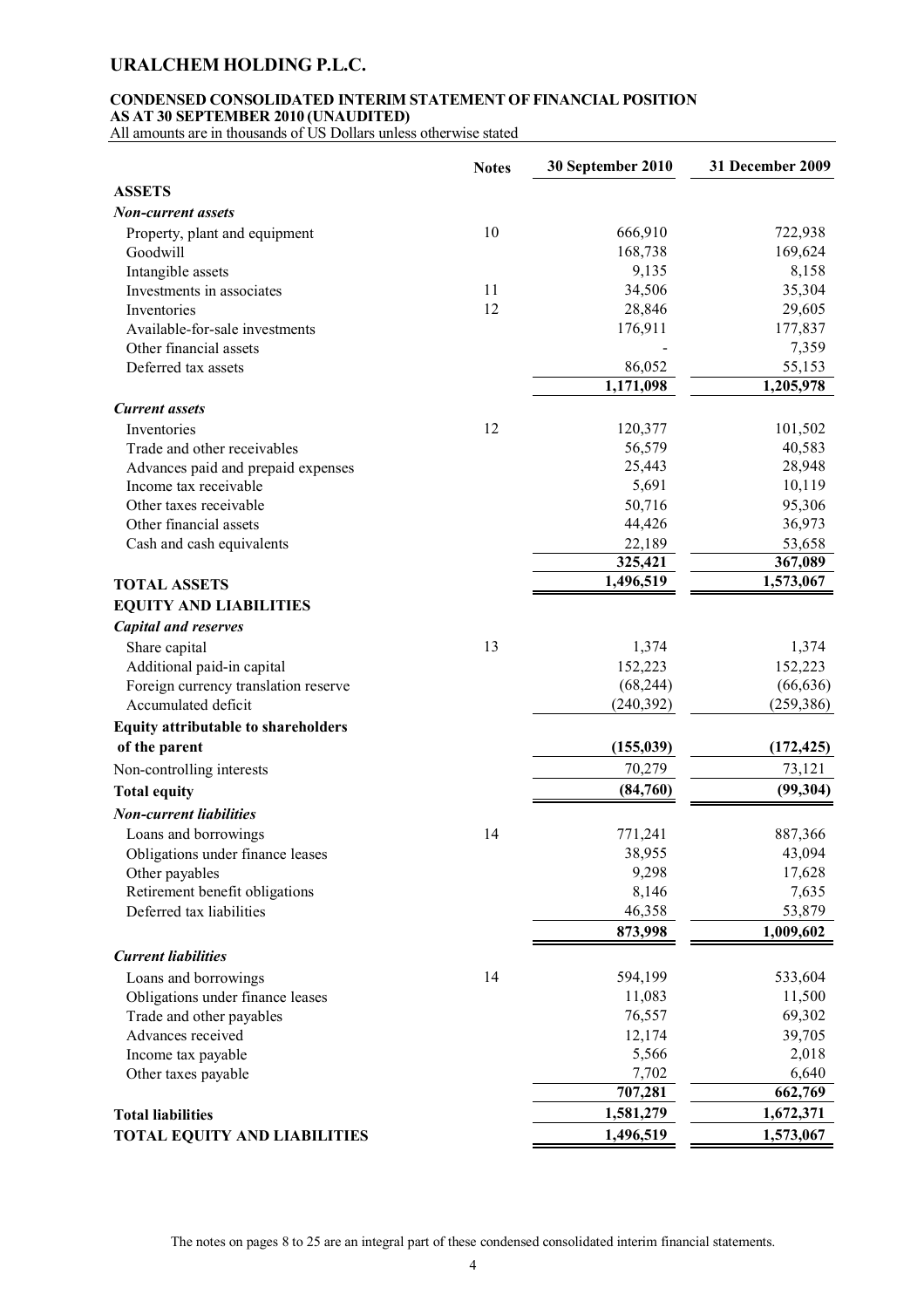### **CONDENSED CONSOLIDATED INTERIM STATEMENT OF CASH FLOWS FOR THE NINE MONTHS ENDED 30 SEPTEMBER 2010 (UNAUDITED)**

|                                                          | Nine months ended<br>30 September 2010 | Nine months ended<br>30 September 2009 |
|----------------------------------------------------------|----------------------------------------|----------------------------------------|
| <b>Operating activities</b>                              |                                        |                                        |
| Profit/(loss) before tax                                 | 7,430                                  | (110, 631)                             |
| Adjustments for:                                         |                                        |                                        |
| Depreciation of property, plant and equipment            | 78,280                                 | 70,759                                 |
| Amortisation of intangible assets                        | 1,251                                  | 823                                    |
| Change in fair value of derivative financial instruments |                                        | (36,986)                               |
| Change in provisions and allowances                      | 610                                    | 513                                    |
| Write-down of inventory to net realisable value          | 1,614                                  | 5,941                                  |
| Impairment of investments in associates                  |                                        | 3,398                                  |
| Loss on disposal of property, plant and equipment        | 1,039                                  | 1,942                                  |
| Foreign exchange loss, net                               | 6,363                                  | 11,815                                 |
| Share of loss of associates                              | 735                                    | 662                                    |
| Interest income                                          | (865)                                  | (30,066)                               |
| Interest expense                                         | 114,518                                | 117,214                                |
| Operating cash flows before working capital changes      | 210,975                                | 35,384                                 |
| (Increase)/decrease in inventory                         | (21, 598)                              | 622                                    |
| Increase in trade and other receivables                  | (22, 717)                              | (9, 473)                               |
| Decrease in advances paid and prepaid expenses           | 3,735                                  | 15,885                                 |
| Decrease in other taxes receivable                       | 35,764                                 | 12,602                                 |
| Increase in retirement benefit obligations               | 553                                    | 502                                    |
| (Decrease)/increase in trade and other payables          | (509)                                  | 13,429                                 |
| Decrease in advances received                            | (27, 840)                              | (15,228)                               |
| Increase in other taxes payable                          | 1,353                                  | 132                                    |
| <b>Cash generated from operations</b>                    | 179,716                                | 53,855                                 |
| Interest paid                                            | (102,780)                              | (115,365)                              |
| Income tax paid                                          | (17, 894)                              | (7,896)                                |
| Net cash generated from/(used in) operating activities   | 59,042                                 | (69, 406)                              |
| <b>Investing activities</b>                              |                                        |                                        |
| Increase of ownership in subsidiaries                    | (577)                                  | (782)                                  |
| Acquisition of available-for-sale investments            |                                        | (115)                                  |
| Proceeds from disposal of subsidiaries                   | 5,419                                  |                                        |
| Acquisition of short-term promissory note                | (35,000)                               |                                        |
| Payments for property, plant and equipment               | (29, 278)                              | (45, 465)                              |
| Proceeds from sale of property, plant and equipment      | 5,071                                  | 5,008                                  |
| Payments for intangible assets                           | (2,290)                                | (5,801)                                |
| Loans issued                                             | (28, 870)                              | (25, 872)                              |
| Proceeds from repayment of loans issued                  | 48,013                                 | 33,331                                 |
| Interest received                                        | 16,040                                 | 2,641                                  |
| Net cash used in investing activities                    | (21, 472)                              | (37, 055)                              |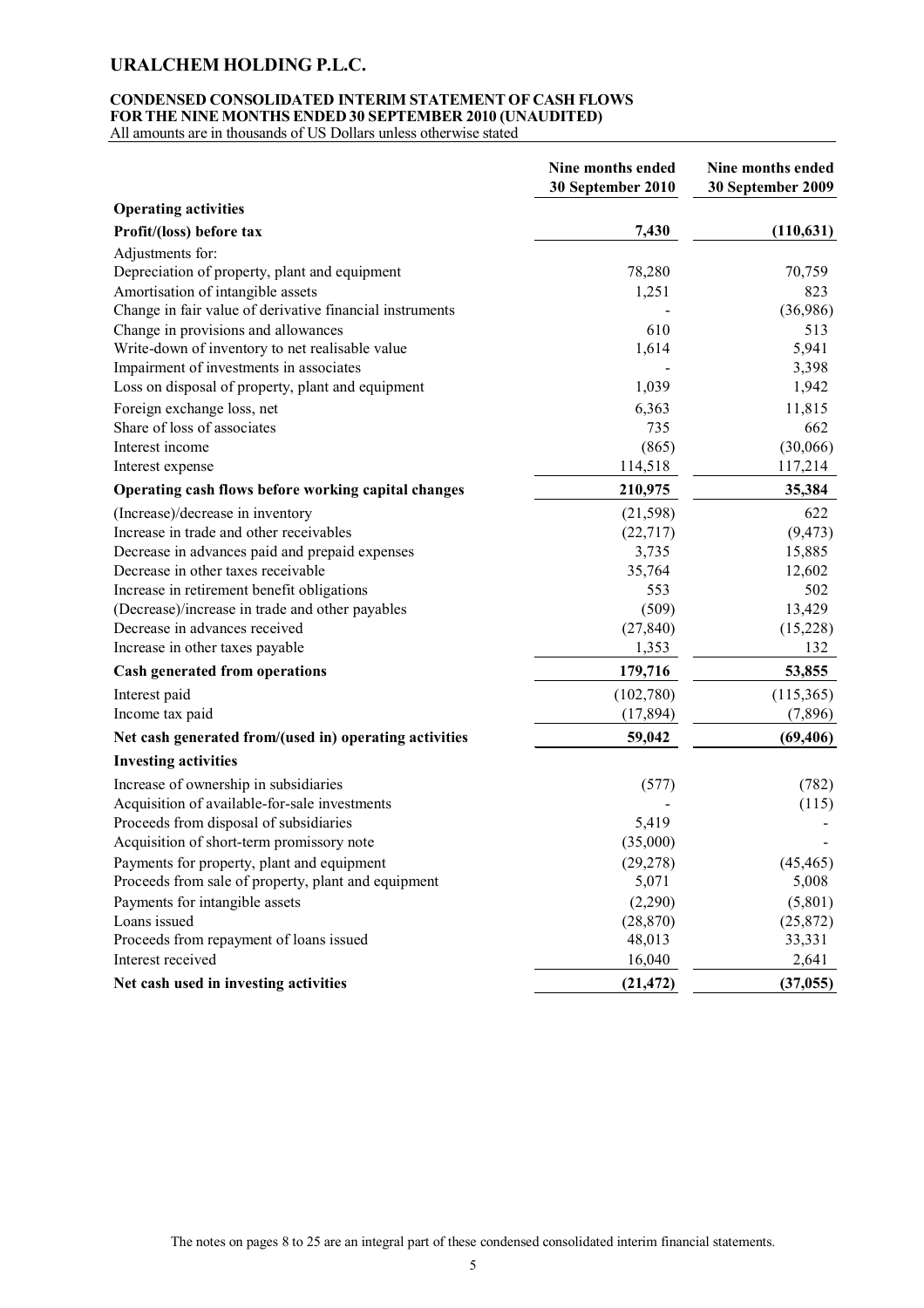# **CONDENSED CONSOLIDATED INTERIM STATEMENT OF CASH FLOWS FOR THE NINE MONTHS ENDED 30 SEPTEMBER 2010 (CONTINUED) (UNAUDITED)**

All amounts are in thousands of US Dollars unless otherwise stated

|                                                          | Nine months ended<br>30 September 2010 | Nine months ended<br>30 September 2009 |
|----------------------------------------------------------|----------------------------------------|----------------------------------------|
| <b>Financing activities</b>                              |                                        |                                        |
| Proceeds from short-term loans and borrowings            | 133,894                                | 314,885                                |
| Proceeds from long-term loans and borrowings             | 92,992                                 |                                        |
| Repayment of short-term loans and borrowings             | (291,360)                              | (302, 823)                             |
| Repayment of long-term loans and borrowings              |                                        | (2,016)                                |
| Repayment of principal amounts of finance leases         | (4,443)                                | (4,759)                                |
| Net cash (used in)/generated from financing activities   | (68, 917)                              | 5,287                                  |
| Net decrease in cash and cash equivalents                | (31, 347)                              | (101, 174)                             |
| Cash and cash equivalents at the beginning of the period | 53,658                                 | 118,301                                |
| Effect of exchange rate changes on the balance           |                                        |                                        |
| of cash held in foreign currencies                       | (122)                                  | (1,084)                                |
| Cash and cash equivalents at the end of the period       | 22,189                                 | 16,043                                 |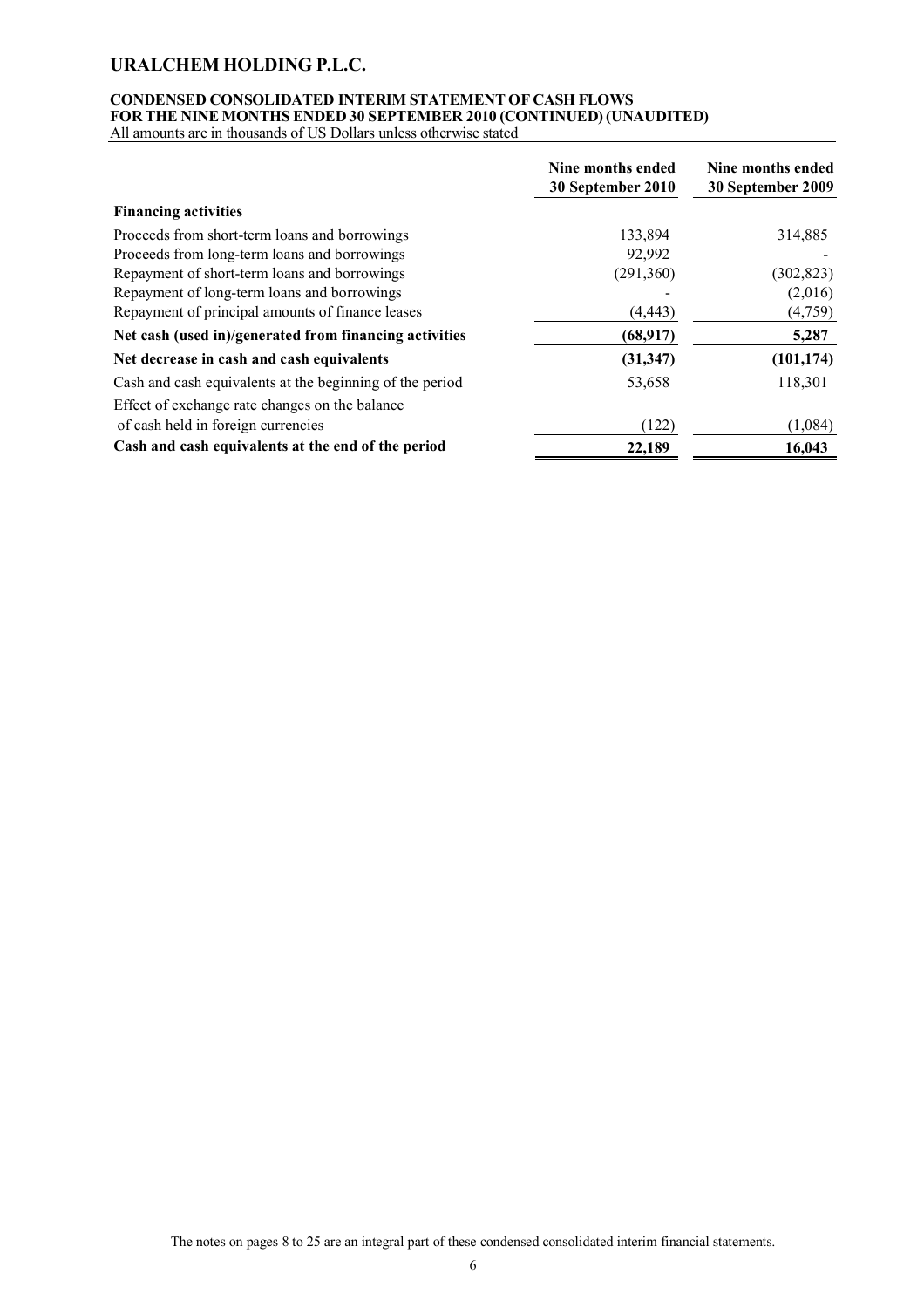### **CONDENSED CONSOLIDATED INTERIM STATEMENT OF CHANGES IN EQUITY FOR THE NINE MONTHS ENDED 30 SEPTEMBER 2010 (UNAUDITED)**

All amounts are in thousands of US Dollars unless otherwise stated

|                                                                                 |              | Attributable to shareholders of the parent |                                         |                                               |                                                                  |                      |                                  |                       |
|---------------------------------------------------------------------------------|--------------|--------------------------------------------|-----------------------------------------|-----------------------------------------------|------------------------------------------------------------------|----------------------|----------------------------------|-----------------------|
|                                                                                 | <b>Notes</b> | Share capital                              | <b>Additional</b><br>paid-in<br>capital | Foreign<br>currency<br>translation<br>reserve | <b>Retained</b><br>earnings/<br><i>(accumulated)</i><br>deficit) | <b>Total</b>         | Non-<br>controlling<br>interests | Total                 |
| <b>Balance as at 1 January 2009</b>                                             |              | 24                                         | 155,204                                 | (49, 485)                                     | 23,667                                                           | 129,410              | 72,867                           | 202,277               |
| Loss for the period<br>Other comprehensive loss                                 |              |                                            |                                         | (3,300)                                       | (43,030)                                                         | (43, 030)<br>(3,300) | (16, 657)<br>(3,177)             | (59, 687)<br>(6, 477) |
| Total comprehensive loss for the period                                         |              |                                            |                                         | (3,300)                                       | (43, 030)                                                        | (46,330)             | (19, 834)                        | (66, 164)             |
| Increase of ownership in subsidiaries<br>Other transactions with entities under |              |                                            |                                         |                                               | 86                                                               | 86                   | (872)                            | (786)                 |
| common control                                                                  |              |                                            | (5,898)                                 |                                               |                                                                  | (5,898)              |                                  | (5,898)               |
| <b>Balance as at 30 September 2009</b>                                          |              | 24                                         | 149,306                                 | (52, 785)                                     | (19, 277)                                                        | 77,268               | 52,161                           | 129,429               |
| <b>Balance as at 1 January 2010</b>                                             |              | 1,374                                      | 152,223                                 | (66, 636)                                     | (259, 386)                                                       | (172, 425)           | 73,121                           | (99, 304)             |
| Profit/(loss) for the period                                                    |              |                                            |                                         |                                               | 17,022                                                           | 17,022               | (5,396)                          | 11,626                |
| Other comprehensive loss                                                        |              |                                            |                                         | (1,608)                                       |                                                                  | (1,608)              | (316)                            | (1, 924)              |
| Total comprehensive (loss)/profit<br>for the period                             |              |                                            |                                         | (1,608)                                       | 17,022                                                           | 15,414               | (5,712)                          | 9,702                 |
| Increase of ownership in a subsidiary<br>Disposal of subsidiaries               | 4<br>4       |                                            |                                         |                                               | (55)<br>2,027                                                    | (55)<br>2,027        | (522)<br>3,392                   | (577)<br>5,419        |
| <b>Balance as at 30 September 2010</b>                                          |              | 1,374                                      | 152,223                                 | (68, 244)                                     | (240, 392)                                                       | (155, 039)           | 70,279                           | (84, 760)             |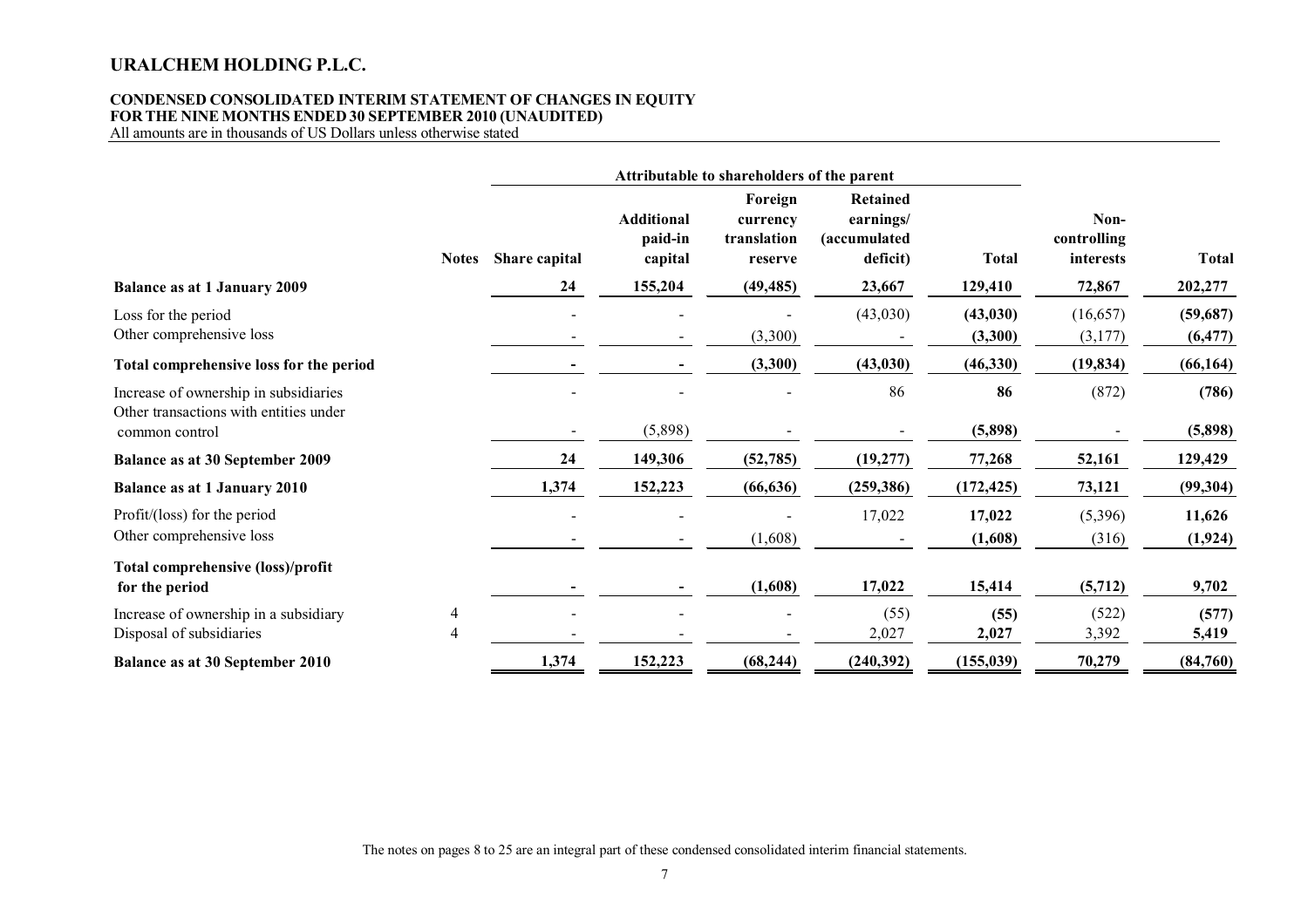#### **NOTES TO THE CONDENSED CONSOLIDATED INTERIM FINANCIAL STATEMENTS FOR THE NINE MONTHS ENDED 30 SEPTEMBER 2010 (UNAUDITED)** All amounts are in thousands of US Dollars unless otherwise stated

**1. GENERAL INFORMATION**

### **Organisation**

UralChem Holding P.L.C. (formerly ACF–Agrochem Finance Limited, the "Company") is a public limited company which was incorporated in Cyprus on 4 May 2006. As at 30 September 2010, the Company was 95.5% owned by CI-Chemical Invest Limited, incorporated in Cyprus. The remaining 4.5% of the Company's shares were held by management. The principal beneficial shareholder of the Company is Mr. Dmitry A. Mazepin. The Company's main office is located at office 249, 28th Oktovriou Street, Lophitis Business Center, 1st floor, Office 101, P.C. Limassol 3035, Cyprus.

### **Principal business activities**

The principal business activities of the Group are the production and distribution of mineral fertilisers. The main products of the Group are nitrogen based, phosphate based and complex fertilisers.

### **Market conditions**

Global economic conditions continued to improve during the nine months of 2010 and positively influenced fertiliser markets. Positive outlook in the fertilizer's market has been driven by strong fall season for nitrogen and phosphate application in the northern hemisphere and by anticipation of a good spring fertilizer season in 2011. The main market for exports continued to be Latin America, with Brazil and Mexico accounting for the majority of exports to this region. European and Asian markets are the destination for much of the remaining Russian export supplies. Global market prices for ammonia increased on average by 47.3%, for ammonium nitrate by 31.5% and for diammonium phosphate by 40.1% during nine months of 2010 in comparison with the same period of 2009. Urea prices have increased by 3.9% for the same period of 2010.

### **2. BASIS OF PREPARATION**

The condensed consolidated interim financial statements of the Group have been prepared in accordance with International Accounting Standard ("IAS") 34 Interim Financial Reporting, as issued International Accounting Standard ("IAS") 34 Interim Financial Reporting, as issued by the International Accounting Standards Board, except for accounting for investments in associates (refer to note 11).

The condensed consolidated interim financial statements have been prepared on the historical cost basis except for mark-to-market valuation of certain financial instruments, in accordance with IAS 39 Financial Instruments: Recognition and Measurement.

These condensed consolidated interim financial statements are prepared based on the accounting policies applied in the annual consolidated financial statements of the Group for the year ended 31 December 2009, except for the impact of the adoption of the Standards and Interpretations described in note 3, and should be read in conjunction with the consolidated financial statements and accompanying notes included in the Group's consolidated financial statements for the year ended 31 December 2009.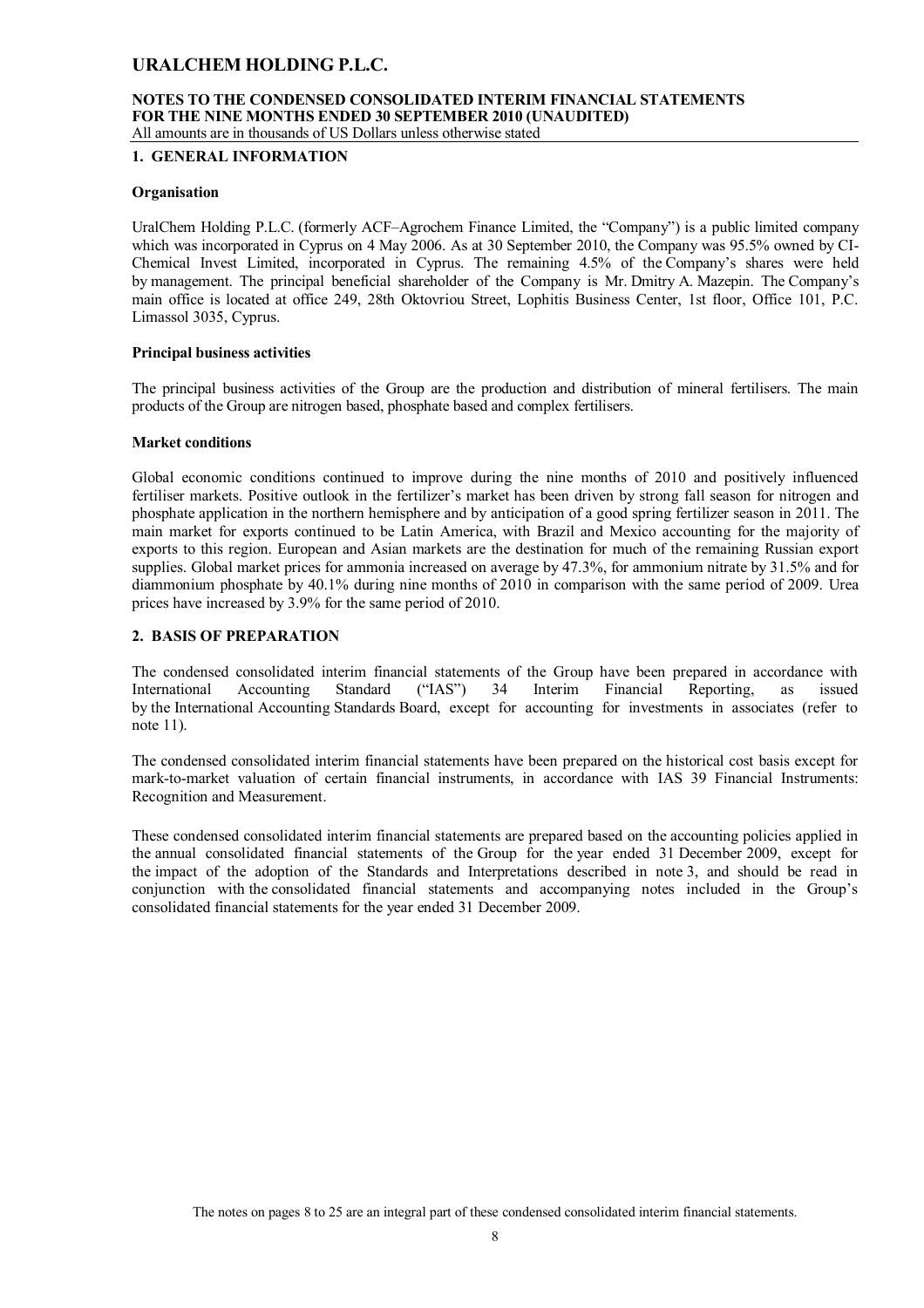#### **NOTES TO THE CONDENSED CONSOLIDATED INTERIM FINANCIAL STATEMENTS FOR THE NINE MONTHS ENDED 30 SEPTEMBER 2010 (UNAUDITED)** All amounts are in thousands of US Dollars unless otherwise stated

#### **3. ADOPTION OF NEW AND REVISED STANDARDS**

#### **Standards and Interpretations effective in the current period**

The Group has adopted all revised and new Standards and Interpretations issued by the International Accounting Standards Board and International Financial Reporting Interpretations Committee that are mandatory for adoption in the annual periods beginning on 1 January 2010.

### **Standards and Interpretations adopted with no effect on the condensed consolidated interim financial statements**

IFRS 2 Share-Based Payment (amendments) IFRS 3 Business Combinations (revised) IFRS 5 Non-current Assets Held for Sale and Discontinued Operations (amendments) IFRS 8 Operating Segments (amendments) IAS 1 Presentation of Financial Statements (amendments) IAS 7 Statement of Cash Flows (amendments) IAS 17 Leases (amendments) IAS 28 Investments in associates (amendments) IAS 32 Financial Instruments: Presentation (amendments) IAS 36 Impairment of Assets (amendments) IAS 38 Intangible Assets (amendments) IAS 39 Financial Instruments: Recognition and Measurement (amendments) IFRIC 16 Hedges of a Net Investment in a Foreign Operation IFRIC 17 Distributions of Non-cash Assets to Owners IFRIC 18 Transfers of Assets from Customers

### **Standards and Interpretations in issue but not yet adopted**

At the date of authorisation of these condensed consolidated interim financial statements, the following Standards and Interpretations were in issue but not yet effective:

| <b>Standards and Interpretations</b>                                            | Effective on or for<br>annual periods<br>beginning on or after |
|---------------------------------------------------------------------------------|----------------------------------------------------------------|
|                                                                                 |                                                                |
| IFRS 3 Business Combinations (amendments)                                       | 1 July 2010                                                    |
| IFRS 7 Financial Instruments (amendments)                                       | 1 January 2011                                                 |
| IFRS 9 Financial Instruments – Classification and Measurement                   | 1 January 2013                                                 |
| IAS 1 Presentation of Financial Statements (amendments)                         | 1 January 2011                                                 |
| IAS 24 Related Party Disclosures (revised)                                      | 1 January 2011                                                 |
| IAS 27 Consolidated and Separate Financial Statements (amendments)              | 1 July 2010                                                    |
| IAS 34 Interim Financial Reporting (amendments)                                 | 1 January 2011                                                 |
| IFRIC 13 Customer Loyalty Programmes (amendments)                               |                                                                |
| IFRIC 14 The Limit on a Defined Benefit Asset, Minimum Funding Requirements and |                                                                |
| their Interaction                                                               | 1 January 2011                                                 |
| IFRIC 19 Extinguishing Financial Liabilities with Equity Instruments            | 1 July 2010                                                    |

The impact of adoption of these Standards and Interpretations in the preparation of the consolidated financial statements in future periods is currently being assessed by management. Management anticipates that, except for IFRS 9 Financial Instruments - Classification and Measurement ("IFRS 9"), the adoption of these Standards and Interpretations will have no material impact on the consolidated financial statements of the Group in the period of initial adoption.

IFRS 9 introduces new requirements for the classification and measurement of financial assets. All recognised financial assets that are currently in the scope of IAS 39 Financial Instruments: Recognition and Measurement, will be measured at either amortised cost or fair value.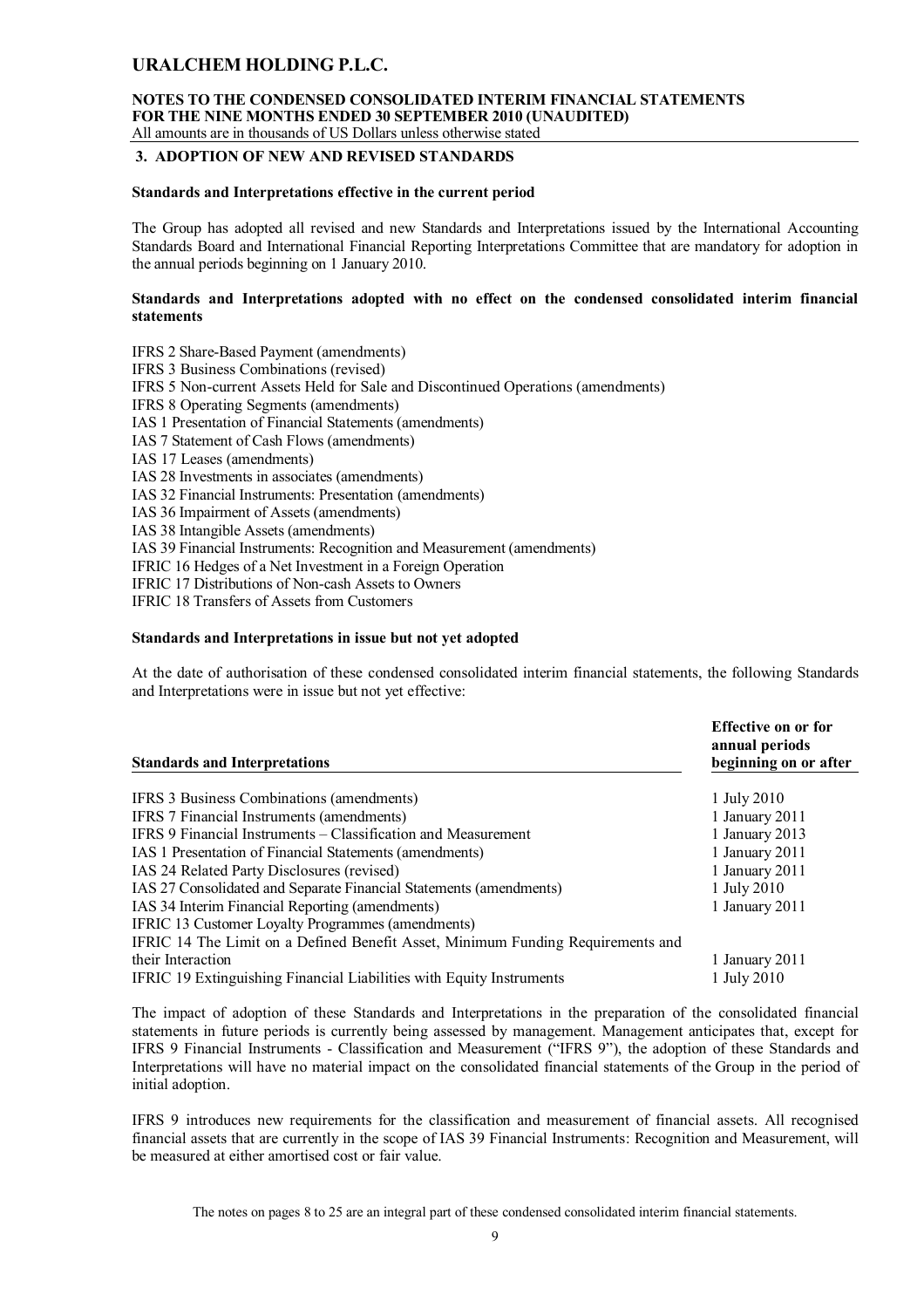**NOTES TO THE CONDENSED CONSOLIDATED INTERIM FINANCIAL STATEMENTS FOR THE NINE MONTHS ENDED 30 SEPTEMBER 2010 (UNAUDITED)**

All amounts are in thousands of US Dollars unless otherwise stated

### **4. BUSINESS COMBINATIONS**

### *Increase of ownership interest in Open Joint Stock Company Voskresensk Mineral Fertilisers ("VMF") during the nine months ended 30 September 2010 by the Group*

During the nine months ended 30 September 2010, the Group acquired, through a number of transactions with non-controlling shareholders, an additional 0.2% of VMF's shares for a total cash consideration of USD 459 thousand, increasing its ownership in the company to 75.0%. The carrying value of VMF's net assets at the dates when the shares were acquired ranged from USD 265,504 thousand to USD 270,836 thousand. As a result of these transactions, the Group recognised a decrease in net assets attributable to non-controlling shareholders in the amount of USD 443 thousand. The excess of the consideration paid over the Group's share in net assets acquired of USD 16 thousand was recognised directly in the statement of changes in equity as a decrease in retained earnings.

As a result of the transactions described above, the Company made a mandatory offer of USD 0.21 per ordinary share to acquire the remaining non-controlling shares in VMF. The maximum amount of obligation which the Group could potentially face under this mandatory offer amounted to USD 31,856 thousand. The offer was made in accordance with the Russian Federal Law on Joint Stock Companies and non-controlling shareholders had 70 days from receipt of the mandatory offer documentation within which to accept the offer. The mandatory offer expired on 7 May 2010. As a result of this offer, the Group acquired 5,600 additional ordinary shares or 0.0004% interest in the share capital of VMF for a consideration of USD 1 thousand. VTB bank was acting as а guarantor of the transaction. The short-term promissory note in the amount of USD 35,000 thousand issued by VTB bank, was pledged to secure this guarantee (see note 17).

### *Increase of ownership interest in KCCW Mineral Fertiliser Plant ("KCCW") during the nine months ended 30 September 2010 by the Group*

During the nine months ended 30 September 2010, the Group acquired, through a number of transactions with non-controlling shareholders, an additional 0.04% of KCCW's shares for a total cash consideration of USD 118 thousand, increasing its ownership in the company to 98.3%. The carrying value of KCCW's net assets at the dates when the shares were acquired ranged from USD 166,561 thousand to USD 186,589 thousand. As a result of these transactions, the Group recognised a decrease in net assets attributable to non-controlling shareholders in the amount of USD 79 thousand. The excess of the Group's share in net assets acquired over the consideration paid of USD 39 thousand was recognised directly in the statement of changes in equity as a decrease in retained earnings.

### *Decrease of ownership interest in KCCW Mineral Fertiliser Plant ("KCCW") during the nine months ended 30 September 2010 by the Group*

In August 2010, the Group sold, through a number of transactions with third parties, 1.8% KCCW's shares, or 25,000 ordinary shares for a total cash consideration of USD 5,419 thousand, decreasing its ownership in the company to 96.5%. The carrying value of KCCW's net assets at the date when the shares were sold equals to USD 186,589 thousand. As a result of these transactions, the Group recognised an increase in net assets attributable to non-controlling shareholders in the amount of USD 3,392 thousand. The excess of the consideration received over the Group's share in net assets sold of USD 2,027 thousand was recognised directly in the statement of changes in equity as an increase in retained earnings.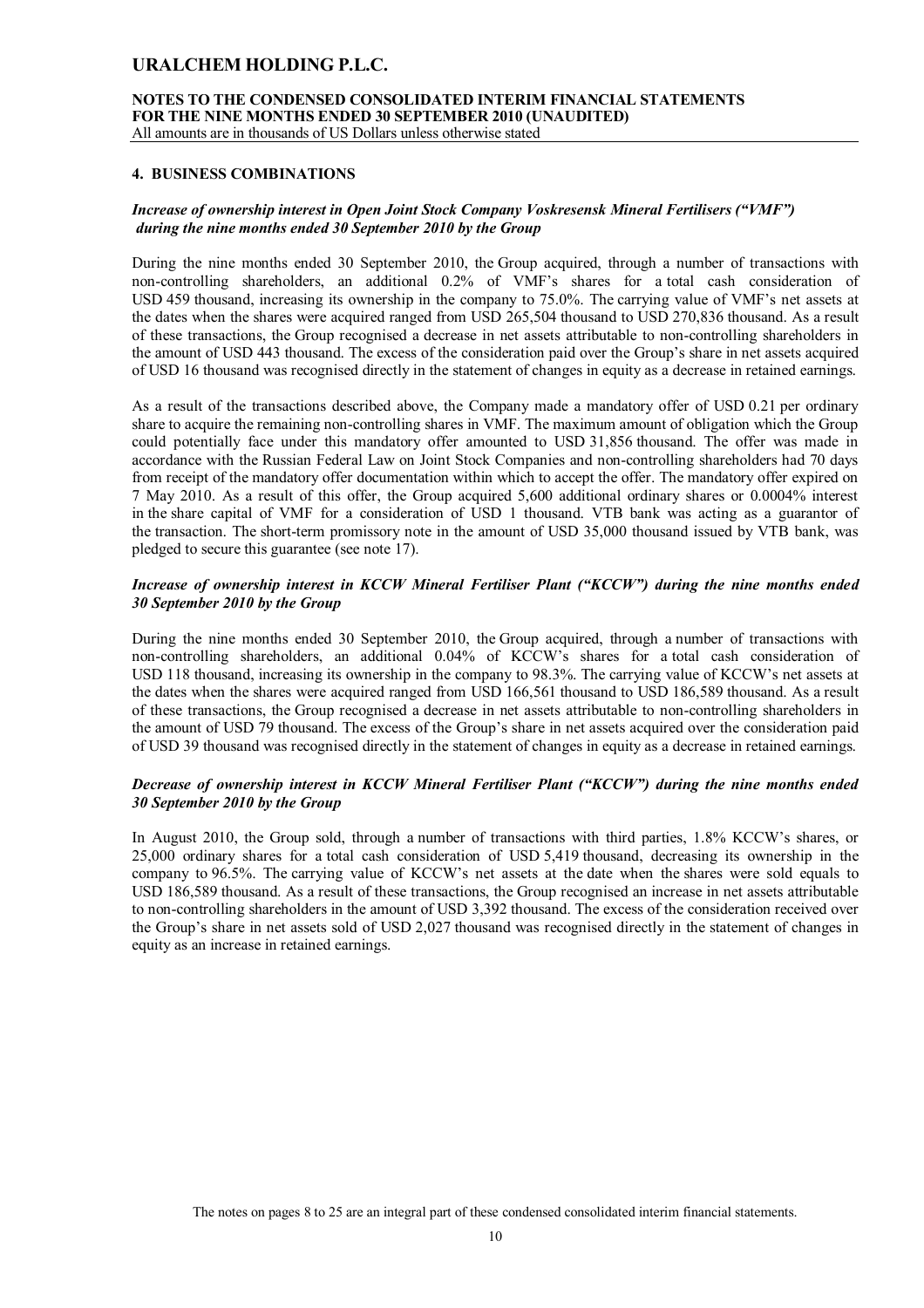# **NOTES TO THE CONDENSED CONSOLIDATED INTERIM FINANCIAL STATEMENTS FOR THE NINE MONTHS ENDED 30 SEPTEMBER 2010 (UNAUDITED)**

All amounts are in thousands of US Dollars unless otherwise stated

### **5. SEGMENT INFORMATION**

For management purposes the Group is organised into two segments, Nitrogen Fertilisers and Phosphate Fertilisers. Reports reviewed by the Chief Executive Officer (the "chief operating decision maker") that are used to assess performance and allocate resources are prepared on the same basis.

- Nitrogen Fertilisers: The nitrogen fertilisers segment comprises subsidiaries engaged in the production of nitrogen based fertilisers, complex fertilisers, ammonia, inorganic acids and other chemical products. The major subsidiaries allocated to the nitrogen fertilisers segment are Open Joint Stock Company Kirovo-Chepetsk Chemical Works ("KCCW"), located in the Kirov region of the Russian Federation, and Open Joint Stock Company Azot ("Azot"), located in the Perm region of the Russian Federation; and
- Phosphate Fertilisers: The phosphate fertilisers segment comprises subsidiaries engaged in the production of phosphate based fertilisers, complex fertilisers, ammonia and inorganic acids. The major subsidiary allocated to the phosphate fertilisers segment is VMF, located in the Moscow region of the Russian Federation.

The chief operating decision maker does not regularly review the operating results of other operations, and these operations are not reported as separate operating segments. These other operations contain smaller subsidiaries which engage in a variety of businesses, for example electricity and heat energy generation, construction, repairs and maintenance and processing of waste water.

The profitability of the two operating segments is primarily measured based on OIBDA, which the Group defines as operating profit adjusted for depreciation and amortisation. Since this term is not a standard IFRS measure, the Group's definition of OIBDA may differ from that of other companies. Costs and assets of subsidiaries of the Group engaged in transportation, sales and marketing activities are allocated (pro rata volume of services rendered by these companies to the operating segments) to operating segments within management reports reviewed by the chief operating decision maker. Costs and assets of subsidiaries of the Group engaged in other operations are not allocated to operating segments within management reports reviewed by the chief operating decision maker.

Segment information provided to the chief operating decision maker for the reportable segments for the nine months ended 30 September 2010 is as follows:

| Nine months ended<br>30 September 2010 | Nitrogen<br>fertilisers        | Phosphate<br>fertilisers | <b>Total</b> |
|----------------------------------------|--------------------------------|--------------------------|--------------|
| Revenue from external customers        | 723,118                        | 205,590                  | 928,708      |
| Inter-segment revenue                  | 22,335                         | 446                      | 22,781       |
| Total segment revenue                  | 745,453                        | 206,036                  | 951,489      |
| <b>OIBDA</b>                           | 222,476                        | 11,730                   | 234,206      |
| Nine months ended<br>30 September 2009 | <b>Nitrogen</b><br>fertilisers | Phosphate<br>fertilisers | <b>Total</b> |
| Revenue from external customers        | 565,479                        | 95,885                   | 661,364      |
| Inter-segment revenue                  | 1,299                          | 2,258                    | 3,557        |
| <b>Total segment revenue</b>           | 566,778                        | 98,143                   | 664,921      |
| <b>OIBDA</b>                           | 130,928                        | (26,399)                 | 104,529      |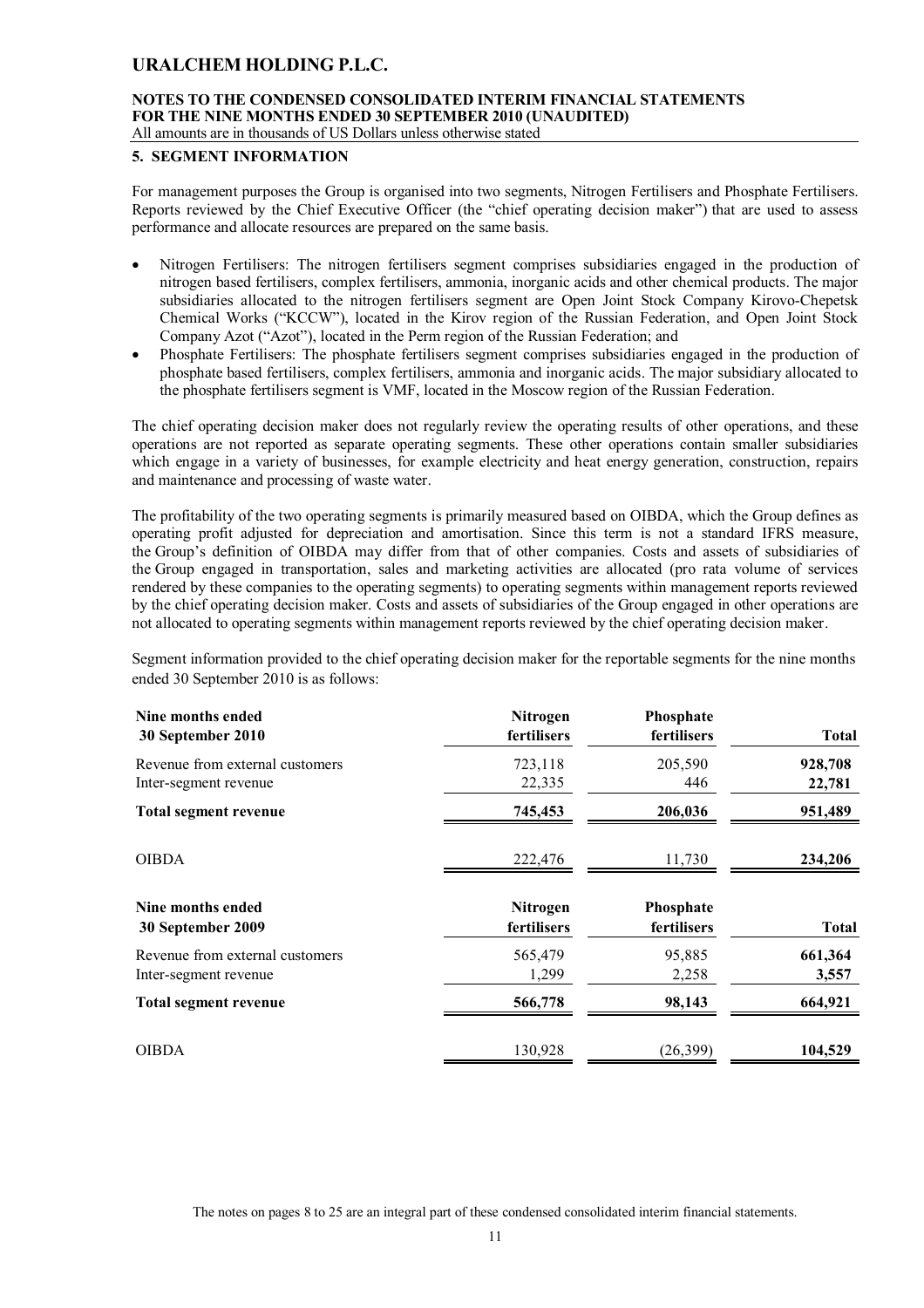# **NOTES TO THE CONDENSED CONSOLIDATED INTERIM FINANCIAL STATEMENTS FOR THE NINE MONTHS ENDED 30 SEPTEMBER 2010 (UNAUDITED)**

All amounts are in thousands of US Dollars unless otherwise stated

The total reportable segment OIBDA is reconciled to consolidated profit/ (loss) before tax as follows:

| Nine months ended<br>30 September 2010                                                                                   | Nitrogen<br>fertilisers | Phosphate<br>fertilisers | <b>Total</b>                                 |
|--------------------------------------------------------------------------------------------------------------------------|-------------------------|--------------------------|----------------------------------------------|
| Segment OIBDA                                                                                                            | 222,476                 | 11,730                   | 234,206                                      |
| <b>Unallocated operating activity</b>                                                                                    |                         |                          |                                              |
| Depreciation and amortisation<br>Corporate overheads<br>Other<br>Inter-segment operations                                |                         |                          | (79, 531)<br>(27, 507)<br>(33,107)<br>31,652 |
| Group operating profit                                                                                                   |                         |                          | 125,713                                      |
| Interest income<br>Interest expense<br>Share of loss of associates<br>Foreign exchange loss<br>from financing activities |                         |                          | 865<br>(114, 518)<br>(735)<br>(3,895)        |
| Group profit before tax                                                                                                  |                         |                          | 7,430                                        |

| Nine months ended | <b>Nitrogen</b> | <b>Phosphate</b> | Total   |
|-------------------|-----------------|------------------|---------|
| 30 September 2009 | fertilisers     | fertilisers      |         |
| Segment OIBDA     | 130.928         | (26, 399)        | 104.529 |

### **Unallocated operating activity**

| Depreciation and amortisation | (71, 582)  |
|-------------------------------|------------|
| Corporate overheads           | (30, 572)  |
| Other                         | (24, 929)  |
| Inter-segment operations      | 20,995     |
| <b>Group operating loss</b>   | (1, 559)   |
| Interest income               | 30,066     |
| Interest expense              | (117,214)  |
| Share of loss of associates   | (662)      |
| Foreign exchange loss         |            |
| from financing activities     | (21,262)   |
| Group loss before tax         | (110, 631) |
|                               |            |

The revenue from external parties reported to the chief operating decision maker is measured in a manner consistent with that in the income statement.

Total reportable segment assets are as follows:

|                             | <b>Nitrogen</b> | <b>Phosphate</b> |           |
|-----------------------------|-----------------|------------------|-----------|
| Total segment assets as at: | fertilisers     | fertilisers      | Total     |
| 30 September 2010           | 760,016         | 343.841          | 1,103,857 |
| 31 December 2009            | 806.213         | 377.758          | 1,183,971 |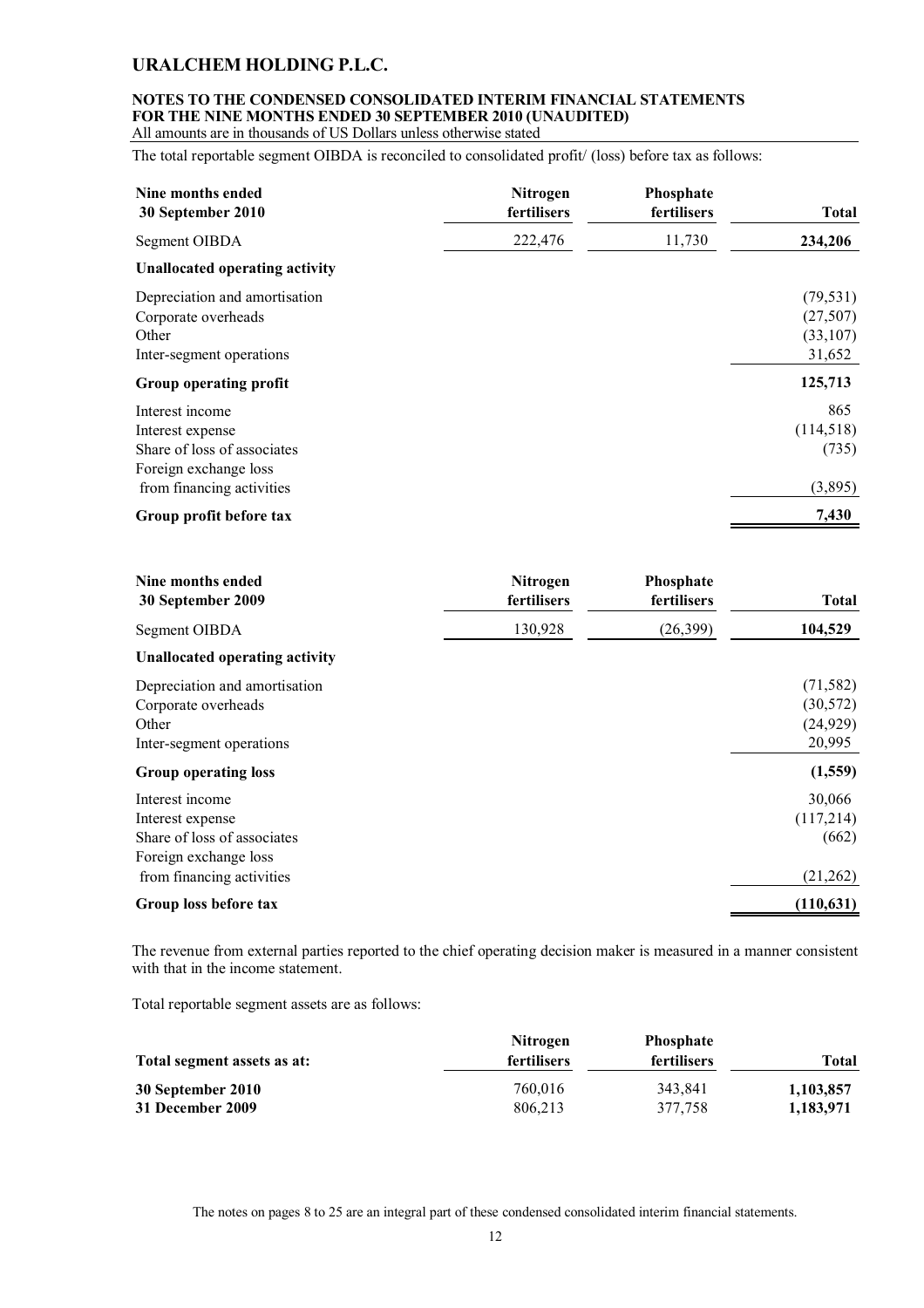# **NOTES TO THE CONDENSED CONSOLIDATED INTERIM FINANCIAL STATEMENTS FOR THE NINE MONTHS ENDED 30 SEPTEMBER 2010 (UNAUDITED)**

All amounts are in thousands of US Dollars unless otherwise stated

The amounts provided to the chief operating decision maker with respect to total assets are measured in a manner consistent with that in the financial statements. These assets are allocated based on the operations of the segment.

Investments in shares (classified as available-for-sale financial assets or investments in associates) held by the Group are not considered to be segment assets but are rather managed at the corporate headquarters by the strategic investment function.

Non-current assets other than financial instruments and deferred tax assets are located primarily in the Russian Federation, the location of the Group's major production facilities. The total of these non-current assets located in other countries, including Cyprus, are not significant.

Information about the revenue from sales to external customers attributed to individual countries is not available as the cost to develop it would be excessive. Therefore this information is not disclosed in these condensed consolidated interim financial statements.

### **6. SALES OF GOODS**

| Nine months ended 30 Septemebr 2010 | <b>Total</b> | <b>Export</b> | Russia  | <b>CIS</b> |
|-------------------------------------|--------------|---------------|---------|------------|
| <b>Mineral fertilisers</b>          |              |               |         |            |
| Nitrogen based fertilisers          | 483,674      | 316,389       | 117,545 | 49,740     |
| Phosphate based fertilisers         | 154,636      | 96,404        | 32,584  | 25,648     |
| Complex fertilisers                 | 120,286      | 73,527        | 30,141  | 16,618     |
| Ammonia                             | 99,141       | 97,296        | 1,845   |            |
| Explosive grade ammonium nitrate    | 36,331       | 4,033         | 28,868  | 3,430      |
| Inorganic acids                     | 13,583       |               | 13,583  |            |
| <b>Other chemical products</b>      | 21,057       | 1,763         | 18,746  | 548        |
| <b>Total</b>                        | 928,708      | 589,412       | 243,312 | 95,984     |
| Nine months ended 30 September 2009 |              |               |         |            |
| <b>Mineral fertilisers</b>          |              |               |         |            |
| Nitrogen based fertilisers          | 373,158      | 279,147       | 66,362  | 27,649     |
| Complex fertilisers                 | 126,346      | 90,162        | 22,768  | 13,416     |
| Phosphate based fertilisers         | 40,453       | 33,492        | 6,903   | 58         |
| Ammonia                             | 58,682       | 55,168        | 2,960   | 554        |
| Explosive grade ammonium nitrate    | 31,757       | 9,184         | 20,115  | 2,458      |
| Inorganic acids                     | 13,534       |               | 13,462  | 72         |
| Other chemical products             | 17,434       | 272           | 16,622  | 540        |
| <b>Total</b>                        | 661,364      | 467,425       | 149,192 | 44,747     |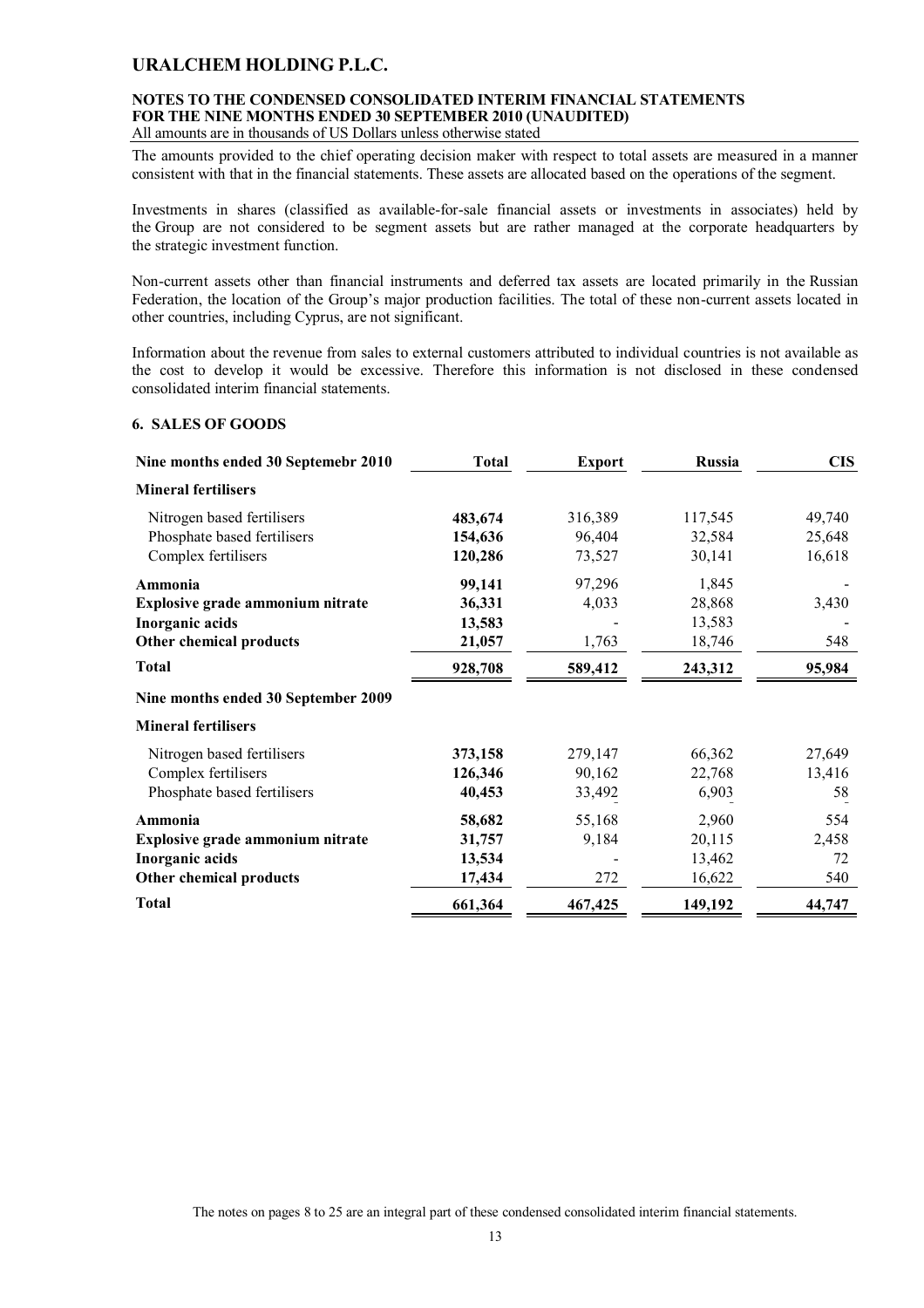# **NOTES TO THE CONDENSED CONSOLIDATED INTERIM FINANCIAL STATEMENTS FOR THE NINE MONTHS ENDED 30 SEPTEMBER 2010 (UNAUDITED)**

| Three months ended 30 September 2010    | <b>Total</b> | <b>Export</b> | <b>Russia</b> | <b>CIS</b> |
|-----------------------------------------|--------------|---------------|---------------|------------|
| <b>Mineral fertilisers</b>              |              |               |               |            |
| Nitrogen based fertilisers              | 143,031      | 126,807       | 11,083        | 5,141      |
| Phosphate based fertilisers             | 53,144       | 25,156        | 18,396        | 9,592      |
| Complex fertilisers                     | 46,887       | 26,836        | 11,363        | 8,688      |
| Ammonia                                 | 27,550       | 26,895        | 655           |            |
| Explosive grade ammonium nitrate        | 14,500       | 1,934         | 11,069        | 1,497      |
| Inorganic acids                         | 5,814        |               | 5,814         |            |
| <b>Other chemical products</b>          | 7,009        | 792           | 6,031         | 186        |
| <b>Total</b>                            | 297,935      | 208,420       | 64,411        | 25,104     |
| Three months ended 30 September 2009    |              |               |               |            |
| <b>Mineral fertilisers</b>              |              |               |               |            |
| Nitrogen based fertilisers              | 120,156      | 105,364       | 7,505         | 7,287      |
| Complex fertilisers                     | 48,200       | 29,682        | 15,954        | 2,564      |
| Phosphate based fertilisers             | 3,834        |               | 3,832         | 2          |
| Ammonia                                 | 24,828       | 23,492        | 782           | 554        |
| <b>Explosive grade ammonium nitrate</b> | 8,844        | 1,099         | 6,848         | 897        |
| Inorganic acids                         | 4,378        |               | 4,346         | 32         |
| <b>Other chemical products</b>          | 6,376        | 199           | 5,934         | 243        |
| <b>Total</b>                            | 216,616      | 159,836       | 45,201        | 11,579     |

### **7. COST OF SALES**

|                                  | Nine months ended 30 September |         | Three months ended 30 September |         |
|----------------------------------|--------------------------------|---------|---------------------------------|---------|
|                                  | 2010                           | 2009    | 2010                            | 2009    |
| Raw materials, including:        |                                |         |                                 |         |
| Natural gas                      | 178,024                        | 132,252 | 52,806                          | 47,347  |
| Apatite                          | 90,939                         | 41,849  | 29,154                          | 15,173  |
| Potassium chloride               | 15,006                         | 20,639  | 5,860                           | 8,114   |
| Sulphur                          | 10,676                         | 3,663   | 3,391                           | 1,256   |
| Other raw materials              | 32,946                         | 32,256  | 8,813                           | 17,264  |
| Energy and utilities             | 79,295                         | 62,149  | 26,754                          | 22,667  |
| Payroll and social taxes         | 62,933                         | 55,700  | 20,658                          | 19,069  |
| Depreciation                     | 62,460                         | 56,882  | 19,807                          | 20,391  |
| (Increase)/decrease in inventory |                                |         |                                 |         |
| balance of work in-progress and  |                                |         |                                 |         |
| finished goods                   | (11, 466)                      | 1,619   | 1,745                           | (7,740) |
| Other                            | 16,048                         | 16,522  | 7,012                           | 6,746   |
| <b>Total</b>                     | 536,861                        | 423,531 | 176,000                         | 150,287 |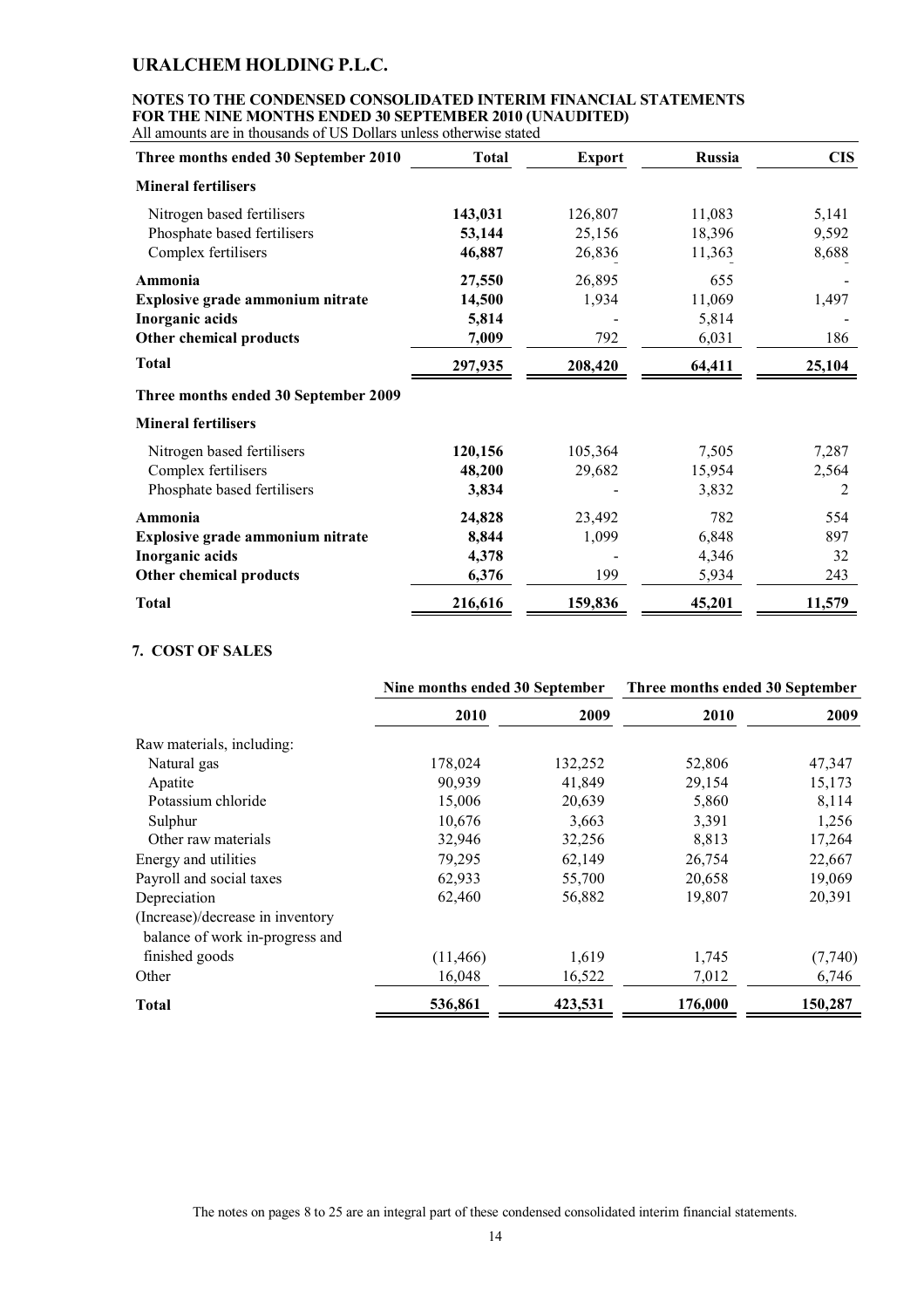### **NOTES TO THE CONDENSED CONSOLIDATED INTERIM FINANCIAL STATEMENTS FOR THE NINE MONTHS ENDED 30 SEPTEMBER 2010 (UNAUDITED)** All amounts are in thousands of US Dollars unless otherwise stated

# **8. SELLING AND DISTRIBUTION EXPENSES**

|                               | Nine months ended 30 September |         | Three months ended 30 September |        |
|-------------------------------|--------------------------------|---------|---------------------------------|--------|
|                               | 2010                           | 2009    | 2010                            | 2009   |
| Transportation, including:    |                                |         |                                 |        |
| Railway tariff                | 96,049                         | 77,405  | 26,322                          | 27,274 |
| Freight and transshipment     | 71,941                         | 56,077  | 28,968                          | 22,035 |
| Rail cars rent expenses       | 13,070                         | 14,854  | 3,228                           | 4,486  |
| Other transportation expenses | 9,052                          | 7,674   | 2,558                           | 1,430  |
| Payroll and social taxes      | 11,276                         | 8,537   | 3,938                           | 3,234  |
| Depreciation                  | 8,835                          | 7,201   | 3,050                           | 1,142  |
| Advertising and marketing     | 6,865                          | 10,607  | 2,178                           | 674    |
| Customs clearance charges     | 1,966                          | 1,121   | 643                             | 488    |
| Other                         | 13,397                         | 11,844  | 3,448                           | 4,110  |
| <b>Total</b>                  | 232,451                        | 195,320 | 74,333                          | 64,873 |

### **9. GENERAL AND ADMINISTRATIVE EXPENSES**

|                                      | Nine months ended 30 September |        | Three months ended 30 September |        |
|--------------------------------------|--------------------------------|--------|---------------------------------|--------|
|                                      | 2010                           | 2009   | <b>2010</b>                     | 2009   |
| Payroll and social taxes             | 41,105                         | 36,204 | 12,411                          | 11,952 |
| Depreciation                         | 6,985                          | 6,676  | 1,870                           | 2,416  |
| Audit, legal and consulting services | 6,616                          | 4,802  | 1,770                           | 1,888  |
| Security                             | 2,897                          | 2,631  | 969                             | 911    |
| Rent                                 | 2,726                          | 2,317  | 929                             | 525    |
| Bank charges                         | 1,384                          | 1,160  | 451                             |        |
| Other                                | 21,529                         | 17,262 | 6,868                           | 6,795  |
| <b>Total</b>                         | 83,242                         | 71,052 | 25,268                          | 24,487 |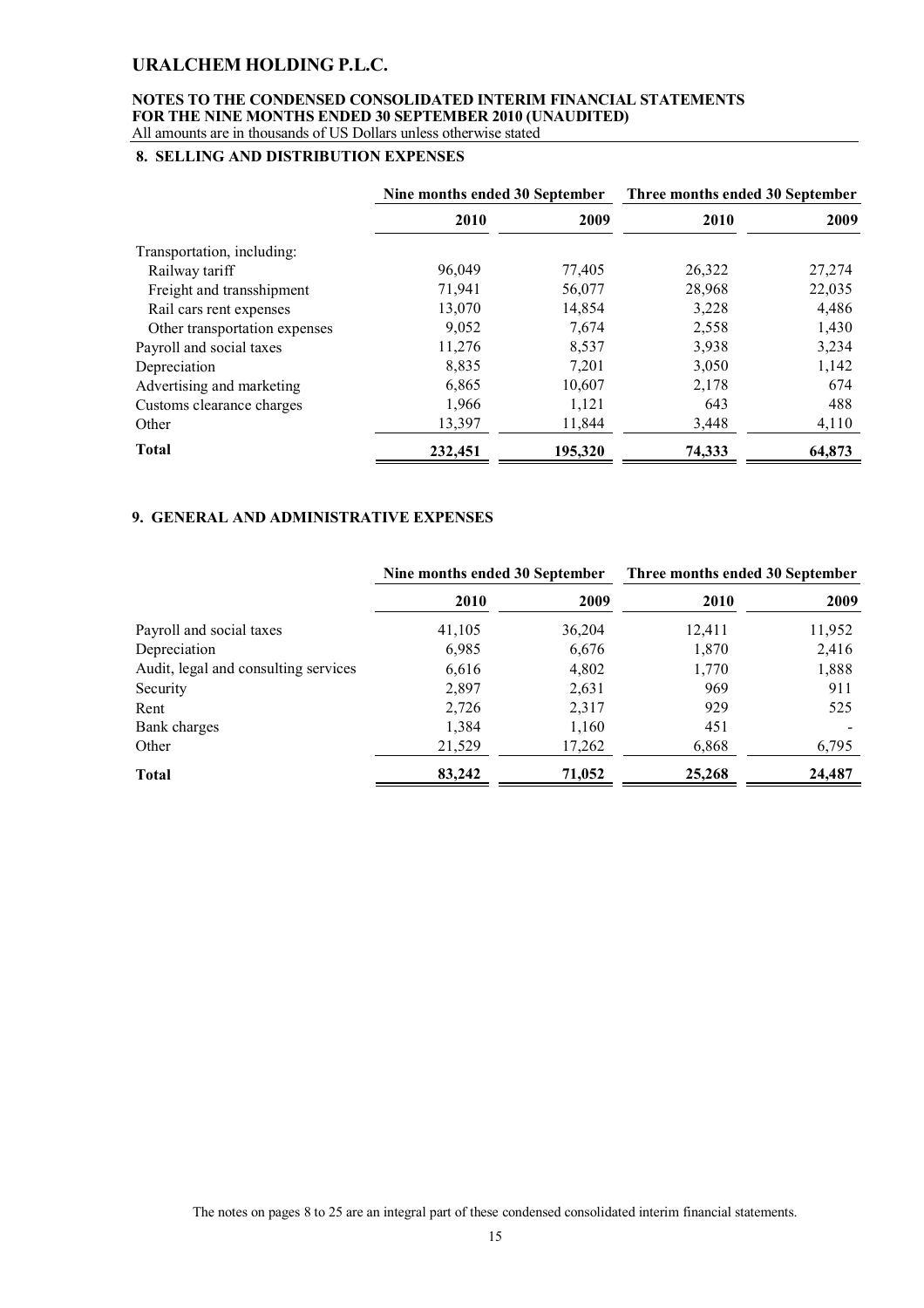#### **NOTES TO THE CONDENSED CONSOLIDATED INTERIM FINANCIAL STATEMENTS FOR THE NINE MONTHS ENDED 30 SEPTEMBER 2010 (UNAUDITED)** All amounts are in thousands of US Dollars unless otherwise stated

### **10. PROPERTY, PLANT AND EQUIPMENT**

|                                     | <b>Buildings</b><br>and<br>structures | Machinery,<br>equipment<br>and transport | Other    | <b>Construction</b><br>in-progress | <b>Total</b> |
|-------------------------------------|---------------------------------------|------------------------------------------|----------|------------------------------------|--------------|
| Cost                                |                                       |                                          |          |                                    |              |
| <b>Balance at 1 January 2009</b>    | 294,485                               | 478,762                                  | 28,721   | 55,942                             | 857,910      |
| <b>Additions</b>                    | 3,420                                 | 4,958                                    | 2,097    | 30,971                             | 41,446       |
| Transfers                           | 227                                   | 7,053                                    | 722      | (8,002)                            |              |
| Disposals                           | (597)                                 | (1,293)                                  | (652)    | (5, 146)                           | (7,688)      |
| Effect of translation to            |                                       |                                          |          |                                    |              |
| presentation currency               | (6,690)                               | (10, 477)                                | (545)    | 85                                 | (17, 627)    |
| <b>Balance at 30 September 2009</b> | 290,845                               | 479,003                                  | 30,343   | 73,850                             | 874,041      |
| <b>Balance at 1 January 2010</b>    | 294,828                               | 486,490                                  | 33,885   | 111,656                            | 926,859      |
| <b>Additions</b>                    | 1,754                                 | 6,086                                    | 839      | 22,505                             | 31,184       |
| Transfers                           | 3,054                                 | 21,272                                   | 942      | (25, 268)                          |              |
| Disposals                           | (72)                                  | (2,523)                                  | (769)    | (3,834)                            | (7, 198)     |
| Effect of translation to            |                                       |                                          |          |                                    |              |
| presentation currency               | (1, 563)                              | (2,664)                                  | (50)     | (103)                              | (4,380)      |
| <b>Balance at 30 September 2010</b> | 298,001                               | 508,661                                  | 34,847   | 104,956                            | 946,465      |
| <b>Accumulated Depreciation</b>     |                                       |                                          |          |                                    |              |
| <b>Balance at 1 January 2009</b>    | (27,000)                              | (75,590)                                 | (2,108)  |                                    | (104, 698)   |
| Charge for the year                 | (18, 498)                             | (49, 743)                                | (2,518)  |                                    | (70, 759)    |
| Disposals                           | 252                                   | 399                                      | 87       |                                    | 738          |
| Effect of translation to            |                                       |                                          |          |                                    |              |
| presentation currency               | (809)                                 | (2,121)                                  | (192)    |                                    | (3, 122)     |
| <b>Balance at 30 September 2009</b> | (46, 055)                             | (127, 055)                               | (4, 731) |                                    | (177, 841)   |
| <b>Balance at 1 January 2010</b>    | (53, 108)                             | (145,359)                                | (5, 454) |                                    | (203, 921)   |
| Charge for the year                 | (20, 642)                             | (54, 737)                                | (2,901)  |                                    | (78, 280)    |
| Disposals                           | 60                                    | 840                                      | 81       |                                    | 981          |
| Effect of translation to            |                                       |                                          |          |                                    |              |
| presentation currency               | 378                                   | 1,245                                    | 42       |                                    | 1,665        |
| <b>Balance at 30 September 2010</b> | (73,312)                              | (198, 011)                               | (8, 232) |                                    | (279, 555)   |
| <b>Carrying value</b>               |                                       |                                          |          |                                    |              |
| At 1 January 2010                   | 241,720                               | 341,131                                  | 28,431   | 111,656                            | 722,938      |
| At 30 September 2010                | 224,689                               | 310,650                                  | 26,615   | 104,956                            | 666,910      |

As at 30 September 2010, property, plant and equipment included advances paid for acquisition of the property, plant and equipment in the amount of USD 54,361 thousand (31 December 2009: USD 55,110 thousand).

The Group leases certain items of machinery, equipment and transport under a number of finance lease agreements with third parties. As at 30 September 2010, the net book value of leased machinery, equipment and transport was USD 47,132 thousand (31 December 2009: USD 53,542 thousand).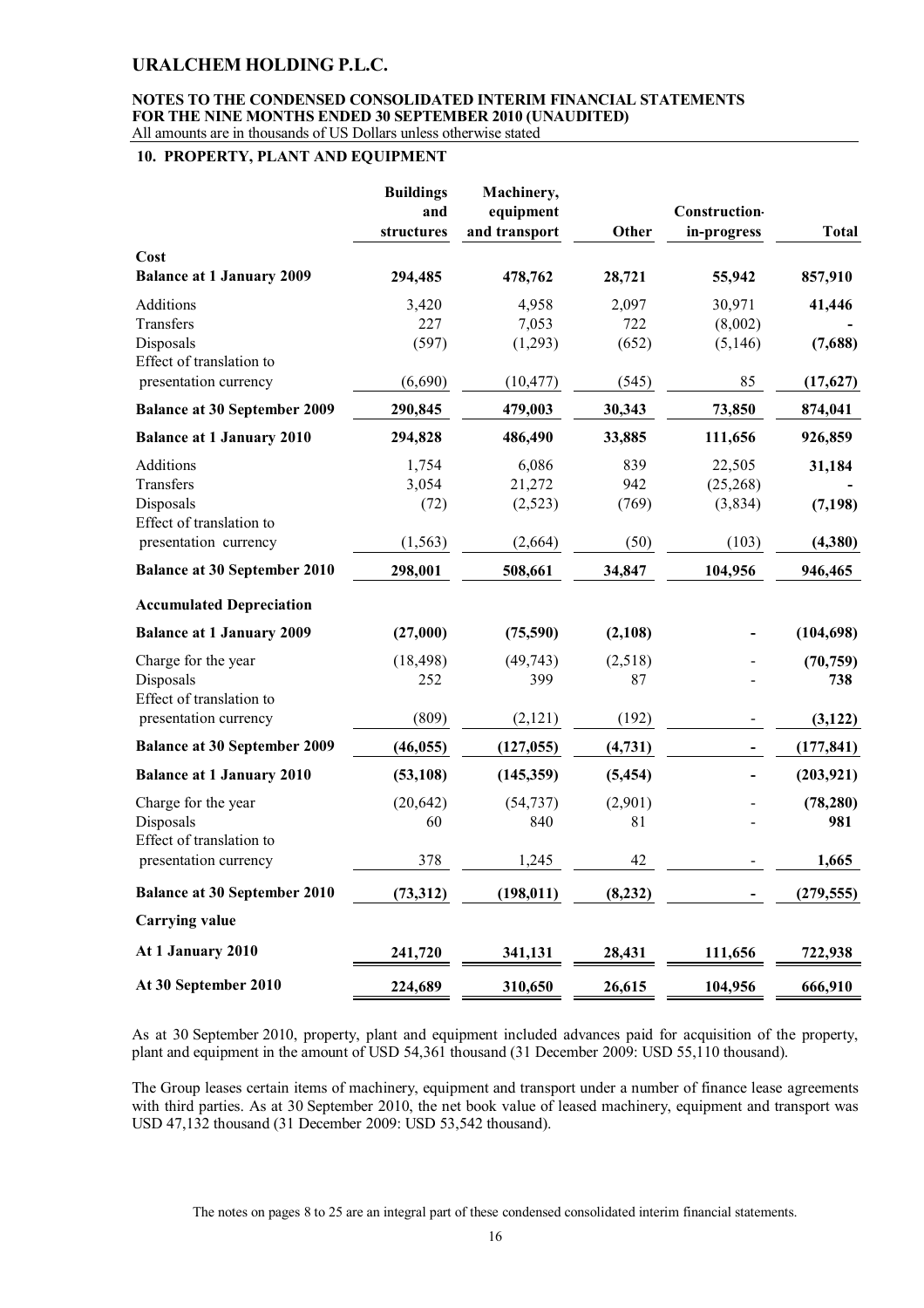# **NOTES TO THE CONDENSED CONSOLIDATED INTERIM FINANCIAL STATEMENTS FOR THE NINE MONTHS ENDED 30 SEPTEMBER 2010 (UNAUDITED)**

All amounts are in thousands of US Dollars unless otherwise stated

### **Assets pledged as collateral**

The carrying values of property, plant and equipment pledged to secure loans and borrowings granted to the Group were as follows (refer to note 14):

|                                    | 30 September 2010 | 31 December 2009 |
|------------------------------------|-------------------|------------------|
| Machinery, equipment and transport | 131,528           | 139,889          |
| Buildings and structures           | 57,402            | 48,782           |
| Other                              | 1.660             | 1.388            |
| Total                              | 190,590           | 190,059          |

### **11. INVESTMENTS IN ASSOCIATES**

Details of the Group's associates are as follows:

|                          |                                   |                                    | <b>Effective ownership, %</b> |
|--------------------------|-----------------------------------|------------------------------------|-------------------------------|
| Name of associate        | <b>Principal activity</b>         | 30 September 2010 31 December 2009 |                               |
| Perm Mineral Fertilisers | Production of mineral fertilisers | 46.5                               | 46.5                          |
| NPK Karbon-Shungit       | Mining and processing             | 49.7                               | 49.7                          |
| ZhDTsekh                 | Other services                    | 50.0                               | 50.0                          |

Movements in the carrying amount of investments in associates were as follows:

|                                                                                             | Nine months ended<br>30 September 2010 | Nine months ended<br>30 September 2009 |
|---------------------------------------------------------------------------------------------|----------------------------------------|----------------------------------------|
| Investments in associates – equity method                                                   |                                        |                                        |
| Balance at the beginning of the period                                                      | 10,726                                 | 15,892                                 |
| Share of loss of associates<br>Impairment<br>Effect of translation to presentation currency | (735)<br>(38)                          | (662)<br>(3,398)<br>(425)              |
| Balance at the end of the period                                                            | 9,953                                  | 11,407                                 |
| Investments in associates – at cost                                                         |                                        |                                        |
| Balance at the beginning of the period                                                      | 24,578                                 |                                        |
| Effect of translation to presentation currency                                              | (25)                                   |                                        |
| Balance at the end of the period                                                            | 24,553                                 |                                        |
| Total at the beginning of the period                                                        | 35,304                                 | 15,892                                 |
| Total at the end of the period                                                              | 34,506                                 | 11,407                                 |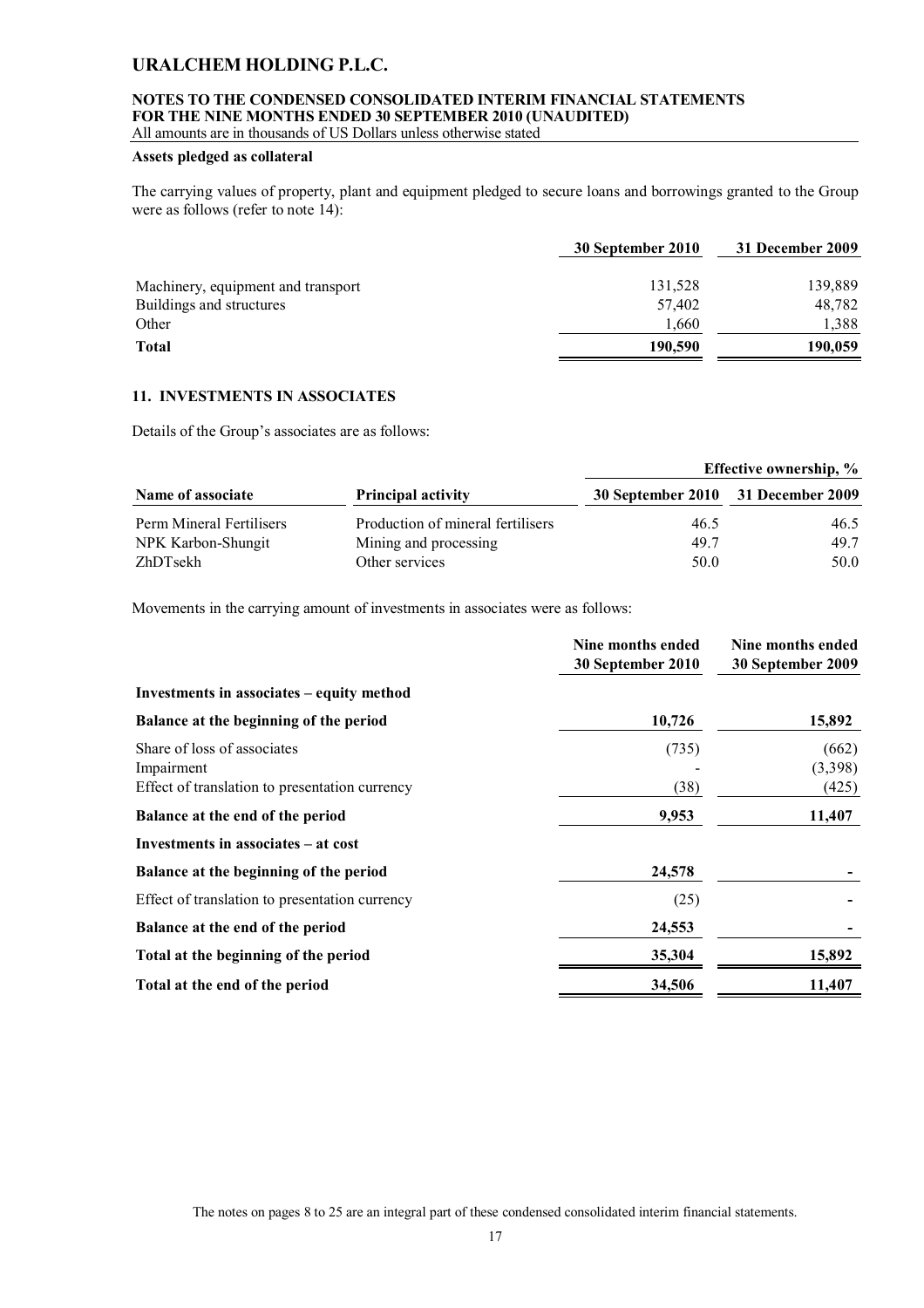# **NOTES TO THE CONDENSED CONSOLIDATED INTERIM FINANCIAL STATEMENTS FOR THE NINE MONTHS ENDED 30 SEPTEMBER 2010 (UNAUDITED)**

All amounts are in thousands of US Dollars unless otherwise stated

### **Investments in associates – equity method**

Summarised financial information in respect of the Group's associates accounted for under the equity method:

|                                           | 30 September 2010 | 31 December 2009 |
|-------------------------------------------|-------------------|------------------|
| Total assets                              | 25,517            | 28,037           |
| Total liabilities                         | (5, 542)          | (6,329)          |
| <b>Net assets</b>                         | 19,975            | 21,708           |
| Group's share of net assets of associates | 9.953             | 10,726           |

|                             | Nine months ended<br>30 September 2010 | Nine months ended<br>30 September 2009 |
|-----------------------------|----------------------------------------|----------------------------------------|
| Revenue                     | 5.193                                  | 1.777                                  |
| Loss for the period         | (1,445)                                | (1,325)                                |
| Share of loss of associates | (735)                                  | (662)                                  |

### **Investments in associates – at cost**

The Group does not have any information related to the financial position of Open Joint Stock Company Perm Mineral Fertilisers ("PMF") as at 30 September 2010 and its financial results for the nine months then ended. Thus, it is impracticable for the Group to account for this investment applying equity method and the Group has continued to account for this investment at cost. PMF is a Russian-based company engaged in the production of mineral fertilisers, whose main operating facilities are located in the Perm region of the Russian Federation.

### **12. INVENTORIES**

|                                                                | 30 September 2010 | 31 December 2009 |
|----------------------------------------------------------------|-------------------|------------------|
| Inventories expected to be recovered after twelve months       |                   |                  |
| Catalytic agents                                               | 26,648            | 25,583           |
| Other inventories                                              | 2,198             | 4,022            |
|                                                                | 28,846            | 29,605           |
| Inventories expected to be recovered in the next twelve months |                   |                  |
| Raw materials, net of allowance for obsolescence               | 56,457            | 48,552           |
| Finished goods                                                 | 55,529            | 37,456           |
| Goods for resale                                               | 224               | 5,183            |
| Work in-progress                                               | 8,167             | 10,311           |
|                                                                | 120,377           | 101,502          |
| <b>Total</b>                                                   | 149,223           | 131,107          |

During the nine months ended 30 September 2010, the Group recognised a write down of USD 1,614 thousand to reduce the carrying amount of inventories to net realisable value (nine months ended 30 September 2009: USD 5,941 thousand). At 30 September 2010, inventories in the amount of USD 1,880 thousand were stated at net realisable value (31 December 2009: USD 18,784 thousand).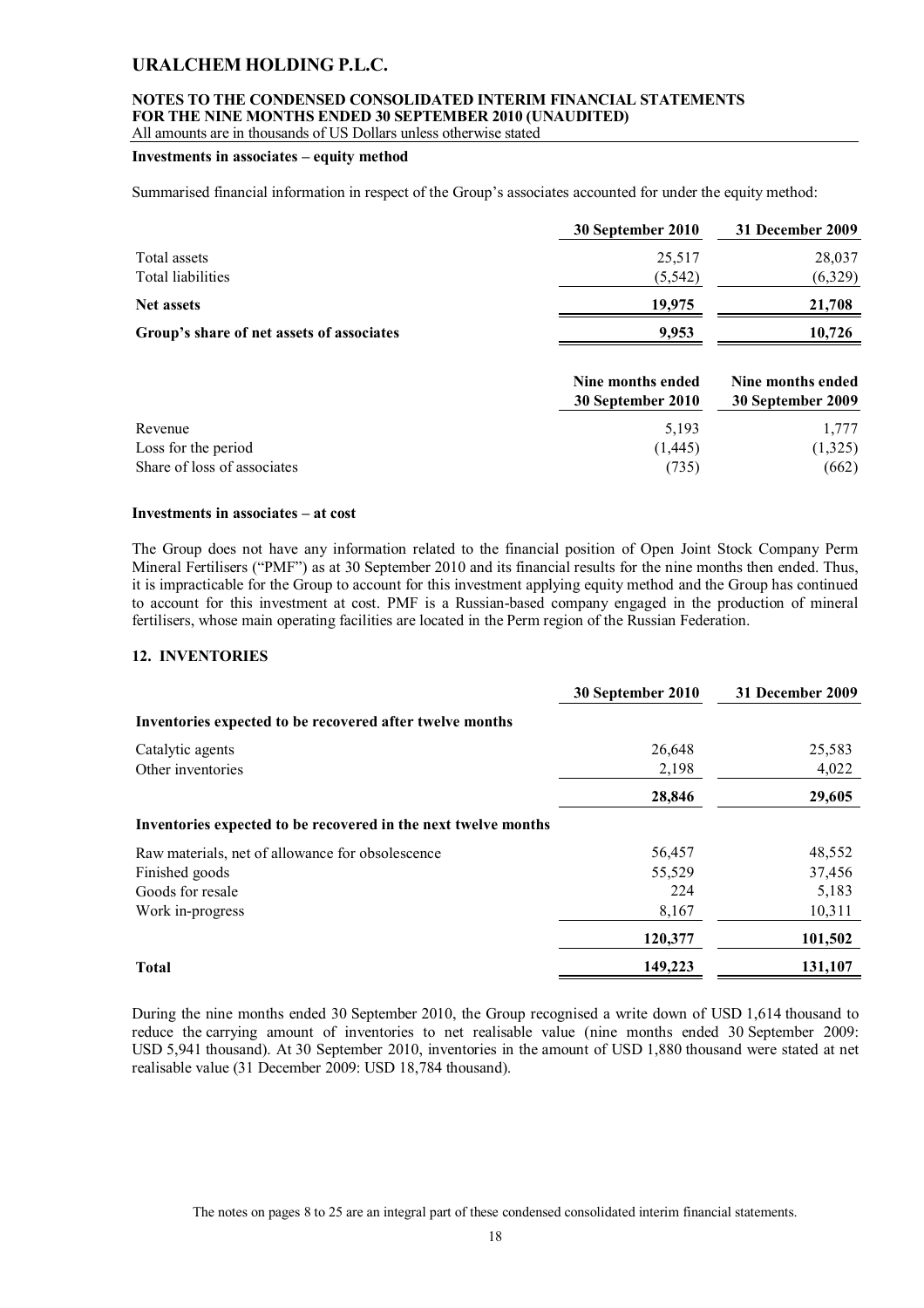# **NOTES TO THE CONDENSED CONSOLIDATED INTERIM FINANCIAL STATEMENTS FOR THE NINE MONTHS ENDED 30 SEPTEMBER 2010 (UNAUDITED)**

All amounts are in thousands of US Dollars unless otherwise stated

At 30 September 2010, raw materials were presented net of allowance for obsolescence of USD 3,847 thousand (31 December 2009: USD 4,902 thousand). During the nine months ended 30 September 2010, the Group recognised USD 37 thousand (nine months ended 30 September 2009: USD 1,636 thousand) and released USD 1,018 thousand (nine months ended 30 September 2009: USD 1,295 thousand) allowance for obsolescence of raw materials.

Certain inventories were pledged to secure bank loans and borrowings granted to the Group, as follows:

|                                                          | 30 September 2010 | 31 December 2009 |
|----------------------------------------------------------|-------------------|------------------|
| Carrying value of pledged inventories (refer to note 14) | 44.300            | 58,492           |

### **13. SHARE CAPITAL**

|                                     |                | Number of authorised<br>ordinary shares |                | Number of issued<br>ordinary shares |                      |
|-------------------------------------|----------------|-----------------------------------------|----------------|-------------------------------------|----------------------|
|                                     | <b>Class A</b> | Class B                                 | <b>Class A</b> | Class B                             | <b>Share capital</b> |
| <b>Balance at 30 September 2010</b> | 10.110         | 359,989,890                             | 10.110         | 174,989,890                         | 1,374                |

There were no changes in share capital of the Company during the nine months ended 30 September 2010.

Shareholders of Class A and Class B ordinary shares have the same rights, voting powers, preferences and restrictions. Class A ordinary shares have a par value of EUR 1.71 each and Class B ordinary shares have a par value of EUR 0.00515 each.

At 30 September 2010, share capital was fully paid (31 December 2009: USD 18 thousand remained unpaid related to 100 Class A shares and 7,848,751 Class B shares).

### **Earnings/(loss) per share**

Earnings/(loss) per share was calculated by dividing net profit/(loss) attributable to shareholders of the Company for the nine and three months ended 30 September 2010 and 2009 by the weighted average number of ordinary shares in issue during respective period.

### **14. LOANS AND BORROWINGS**

|                                                                                             | 30 September 2010 | 31 December 2009 |
|---------------------------------------------------------------------------------------------|-------------------|------------------|
| Loans denominated in USD                                                                    | 1,174,068         | 1,149,585        |
| Loans denominated in RUR                                                                    | 191,372           | 262,955          |
| Loans denominated in EUR                                                                    |                   | 8,165            |
| Promissory notes                                                                            |                   | 265              |
| <b>Total</b>                                                                                | 1,365,440         | 1,420,970        |
| Less: current portion repayable within twelve<br>months and shown under current liabilities | (594, 199)        | (533, 604)       |
| Long-term portion of loans and borrowings                                                   | 771,241           | 887,366          |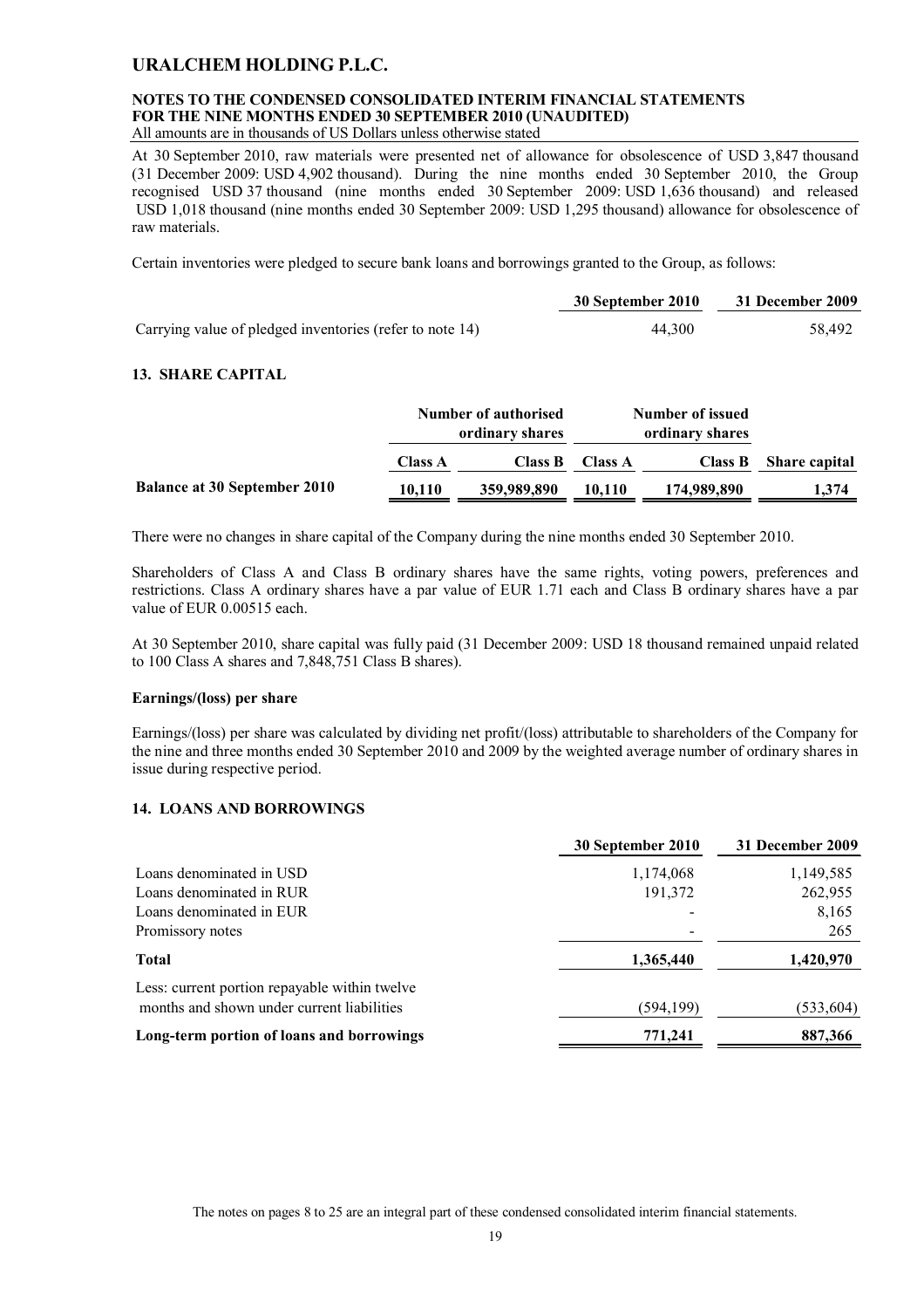# **NOTES TO THE CONDENSED CONSOLIDATED INTERIM FINANCIAL STATEMENTS FOR THE NINE MONTHS ENDED 30 SEPTEMBER 2010 (UNAUDITED)**

All amounts are in thousands of US Dollars unless otherwise stated

#### **Loans denominated in USD**

In February 2010, the Group reached an agreement with UniCredit Bank to extend the repayment of short-term loans in the amount of USD 200,000 thousand from 2010 to 2011. The average interest rate on the loans increased from 6.1% per annum to 6.3% per annum. The commission for loans restructuring amounted to USD 750 thousand and was included in interest expense in the condensed consolidated interim income statement. The agreements foresaw that if an initial public offering ("IPO") of UralChem Holding P.L.C. occurred before 31 July 2010 the entire outstanding amount should become due on 1 March 2011, otherwise, the Group was required to make installments starting from 31 July 2010 with the final payment due on 1 March 2011. In April 2010, the Group decided to postpone the IPO of UralChem Holding P.L.C. In June 2010 the Group reached a preliminary agreement with UniCredit Bank to postpone the first instalment till November 2010 and the second instalment from September 2010 till December 2010 with the final payment due in March 2011 which was approved by the bank's Credit Committee in August 2010.

In March 2010, the Group reached an agreement with Raiffeisen Bank to extend the repayment of a short-term loan in the amount of USD 60,000 thousand from 2010 to 2011. The commission for loan restructuring amounted to USD 150 thousand and was included in interest expense in the condensed consolidated interim income statement. In June 2010, the Group reached an agreement with Raiffeisen Bank to decrease the interest rate from Libor  $1m + 9.0\%$  per annum to Libor  $1m + 6.5\%$  per annum.

In May 2010, the Group reached an agreement with VTB bank to extend repayment of a short-term loan in the amount of USD 65,000 thousand originally due in June 2010 to five monthly instalments starting from August 2010 with the final instalment due on December 2010. The interest rate on this loan remained unchanged.

In August 2010, the Group reached an agreement with the Savings Bank of the Russian Federation ("Sberbank") to extend the repayment of USD 27,000 thousand obtained under a credit facility agreement from August 2010 to February 2012. In accordance with the agreement, the bank provided the Group with a new revolving credit facility with a borrowing limit of USD 27,000 thousand. The annual interest rate under this facility is Libor  $\overline{3m} + 6.7\%$  per annum as compared to the annual interest rate of 7.5% per annum under the old credit facility. As at the date of approval of these condensed consolidated interim financial statements, the Group repaid USD 27,000 thousand to Sberbank under the old credit facility and obtained USD 27,000 thousand under the new credit facility. The commission for loan restructuring amounted to 0.6% of the borrowing limit and was included in interest expense in the condensed consolidated interim income statement.

The loans denominated in USD had a weighted average annual interest rate of 9.2% during the nine months ended 30 September 2010 (during the year ended 31 December 2009: 9.7%) and included the following borrowings:

- USD 31,715 thousand (31 December 2009: USD 795,354 thousand) at fixed rates varying from 7.5% to 11.3% (31 December 2009: from 7.0% to 11.5%) per annum;
- USD 1,064,618 thousand (31 December 2009: USD 260,225 thousand) at floating rates linked to Libor varying from 6.2% to 7.9% (31 December 2009: from 5.2% to 9.2%) per annum;
- USD 76,249 thousand (31 December 2009: USD 75,914 thousand) at a fixed REPO rate of 8.0% per annum; and
- USD 1,486 thousand (31 December 2009: USD 18,092 thousand) at the floating BNPP rate (linked to Libor) of 2.8% per annum which were secured by trade receivables.

The loans denominated in USD are due in the years 2010 to 2013. USD-denominated loans in the amount of USD 1,126,487 thousand (31 December 2009: USD 1,048,268 thousand) are secured by 100% (31 December 2009: 100.0%) of Azot's shares, 62.4%(31 December 2009: 62.4%) of KCCW's shares, 74.8% of VMF's shares (31 December 2009: 74.8%), 100% (31 December 2009: 100%) of KCCW MFP's shares and 44.3% (31 December 2009: 44.3%) of PMF's shares held by the Group and certain fixed assets and inventories (refer to notes 10 and 12).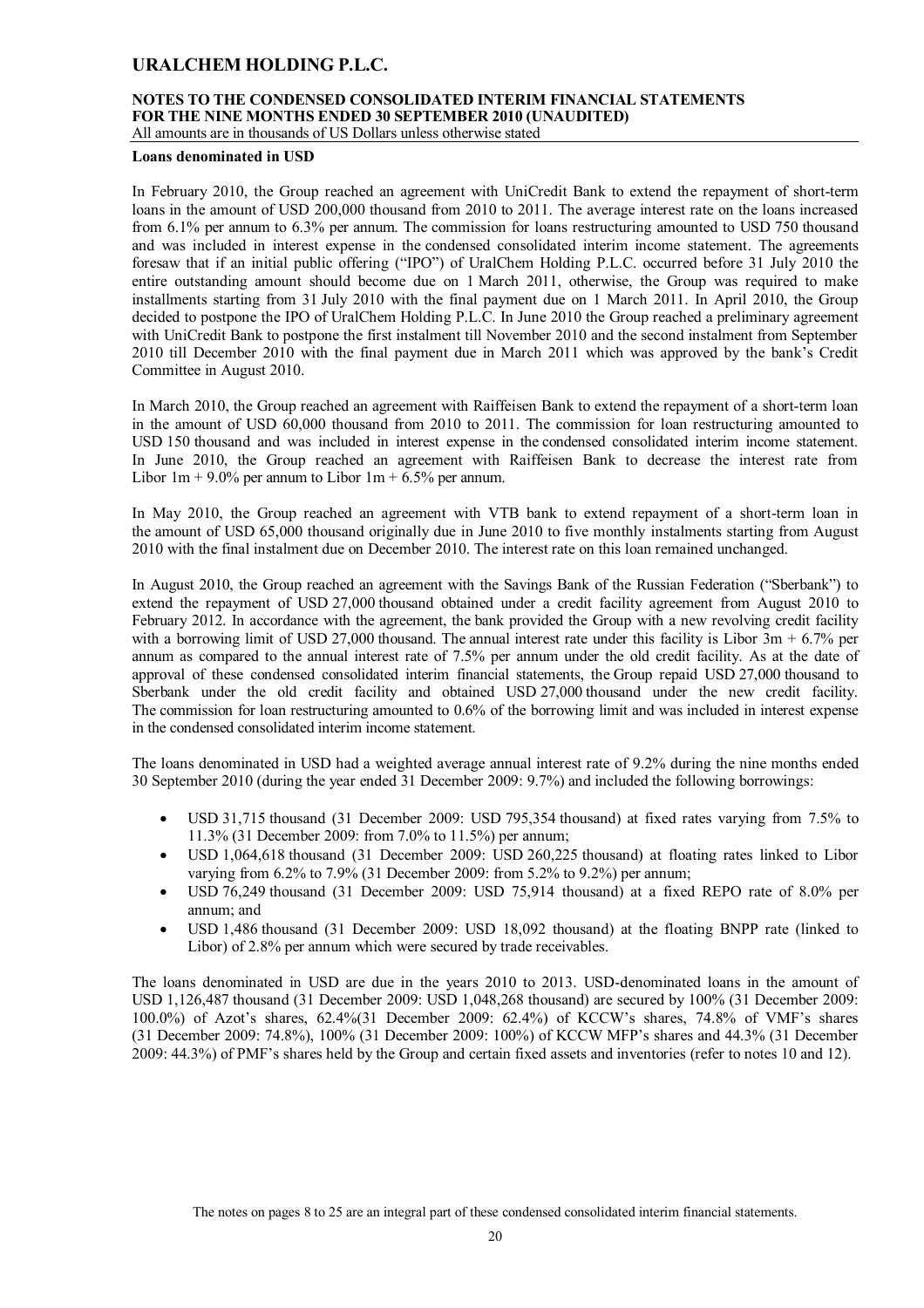# **NOTES TO THE CONDENSED CONSOLIDATED INTERIM FINANCIAL STATEMENTS FOR THE NINE MONTHS ENDED 30 SEPTEMBER 2010 (UNAUDITED)**

All amounts are in thousands of US Dollars unless otherwise stated

#### **Loans denominated in RUR**

In March 2010, the Group reached an agreement with Sberbank to extend the repayment of USD 67,959 thousand obtained under a revolving credit facility agreement from 2010 to 2011. In accordance with the agreement, the bank provided the Group with a new multi-currency revolving credit facility with a borrowing limit of USD 67,959 thousand. Annual interest rates under this facility vary from 9.0% to 14.5% depending on the currency in which the financing is drawn as compared to the annual interest rate of 16.0% under the old credit facility. As at 30 September 2010, the Group repaid USD 71,098 thousand of the amount outstanding under the old credit facility and obtained USD 65,873 thousand under the new credit facility. The commission for loan restructuring amounted to 0.5% of the borrowing limit and was included in interest expense in the condensed consolidated interim income statement.

Loans denominated in RUR consist of a loan of USD 158,408 thousand (31 December 2009: USD 159,375 thousand) that bears interest at a fixed rate of 13.0% (31 December 2009: 16.0%) per annum and is repayable in quarterly instalments starting from 24 March 2011 with the final instalment due on 24 June 2013 and other loans of USD 32,964 thousand (31 December 2009: USD 103,580 thousand) that bear interest at fixed rate of 14.5% (31 December 2009: from 14.5% to 16.0%) per annum and are due in 2010 to 2011. The majority of loans are secured by 100% (31 December 2009: 100.0%) of Azot's shares, 62.4% (31 December 2009: 62.4%) of KCCW's shares, 74.8% of VMF's shares (31 December 2009: 74.8%), 100% (31 December 2009: 100.0%) of KCCW MFP's shares and 44.3% (2008: nil; 2007: nil) of PMF's shares held by the Group and certain fixed assets and inventories (refer to notes 10 and 12).

Total loans and borrowings were repayable as follows:

|                               | 30 September 2010 | 31 December 2009 |
|-------------------------------|-------------------|------------------|
| Due within three months       | 166,847           | 166,150          |
| Due from three to six months  | 227,432           | 190,792          |
| Due from six to twelve months | 199,920           | 176,662          |
|                               | 594,199           | 533,604          |
| Due in the second year        | 317,402           | 199,867          |
| Due in the third year         | 364,871           | 317,142          |
| Due in the fourth year        | 88,968            | 370,357          |
|                               | 771,241           | 887,366          |

The Group's bank loans are subject to the restrictive covenants, including but not limited to:

- set-up limits for the total amount of borrowings of certain Group subsidiaries;
- bank approval for any transfer of pledged property;
- set-up limits for the amount of cash collections of certain Group subsidiaries that have to be transferred to the accounts at defined banks; and
- set-up limits for disposal of assets with a carrying value of more than USD 3,289 thousand for two of the Company's subsidiaries, UralChem OJSC and UralChem Management Company.

All loan agreements have acceleration clauses, allowing the creditors to request early repayment of outstanding amounts in case of non-compliance with these covenants.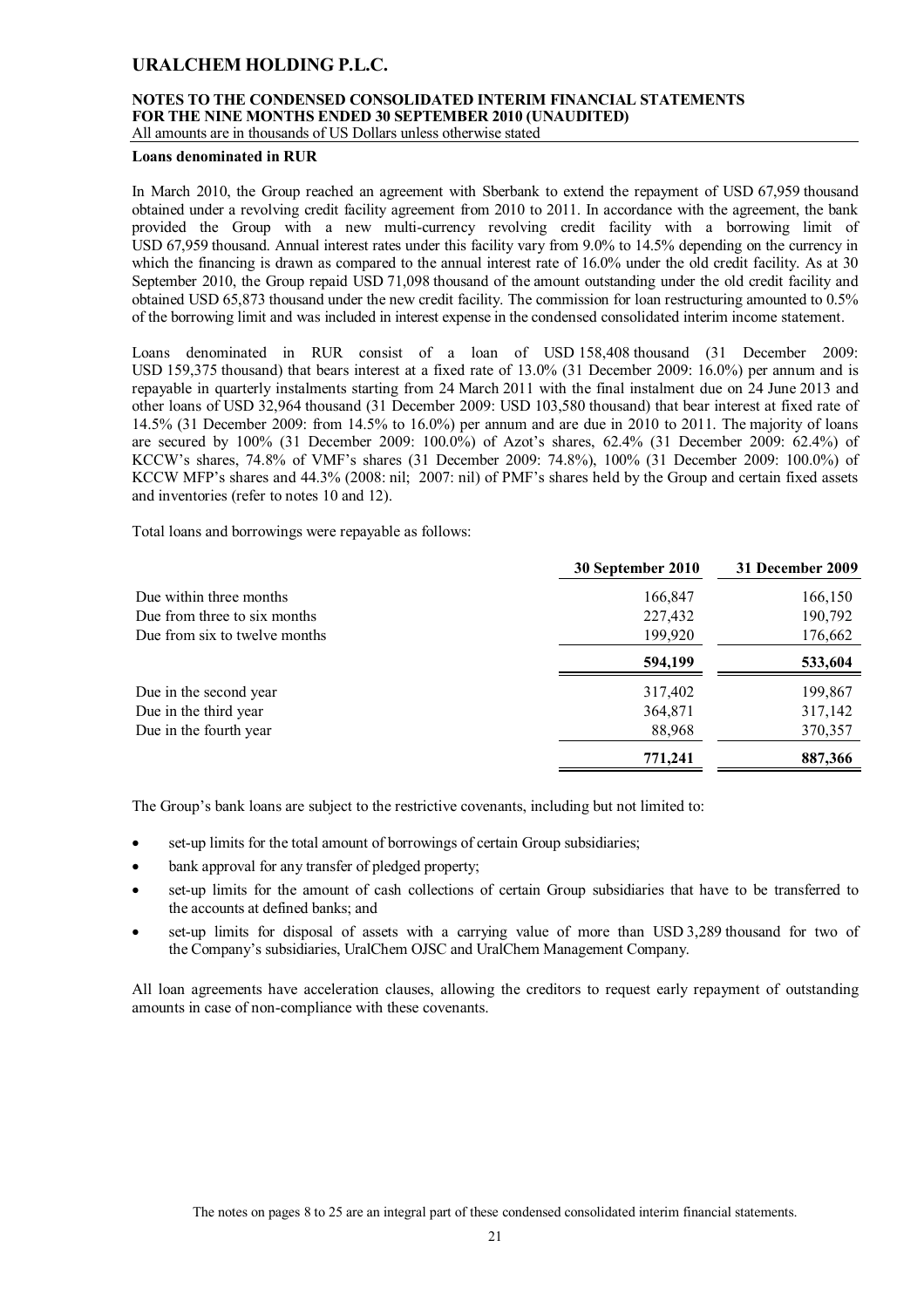### **NOTES TO THE CONDENSED CONSOLIDATED INTERIM FINANCIAL STATEMENTS FOR THE NINE MONTHS ENDED 30 SEPTEMBER 2010 (UNAUDITED)** All amounts are in thousands of US Dollars unless otherwise stated

### **15. RELATED PARTIES TRANSACTIONS AND OUTSTANDING BALANCES**

Related parties include shareholders, entities under common ownership and control with the Group and members of key management personnel. The Group enters into transactions with related parties in the ordinary course of business for the purchase and sale of goods and services and in relation to the provision of financing arrangements to and from its parent entity or entities under common ownership and control.

The Group had the following outstanding balances with related parties:

|                                                            | 30 September 2010 | 31 December 2009 |
|------------------------------------------------------------|-------------------|------------------|
| <b>Parent company of the Group</b>                         |                   |                  |
| Other payables                                             | (36,258)          | (47, 628)        |
| Loans issued, at amortised cost                            |                   | 35,116           |
| Loans and borrowings                                       | (612)             | (1,087)          |
| Entities under common ownership and control with the Group |                   |                  |
| Trade and other receivables                                | 4,404             | 4,277            |
| Loans issued, at amortised cost                            | 1,888             | 1,781            |
| Promissory notes of related parties,                       |                   |                  |
| at amortised cost                                          | 349               | 351              |
| Trade and other payables                                   | (1,503)           | (2,816)          |

The Group entered into the following transactions with related parties:

|                                                            | Nine months ended | Nine months ended |  |
|------------------------------------------------------------|-------------------|-------------------|--|
|                                                            | 30 September 2010 | 30 September 2009 |  |
| Parent company of the Group                                |                   |                   |  |
| Loans issued                                               |                   | (18,500)          |  |
| Proceeds from repayment of loans issued                    | 35,124            | 24,115            |  |
| Interest income                                            | 74                | 14,221            |  |
| Interest expense                                           | (58)              | (164)             |  |
| Entities under common ownership and control with the Group |                   |                   |  |
| Sales of goods and services                                | 30,888            | 22,526            |  |
| Purchases of goods and services                            | (7,009)           | (9,363)           |  |
| Loans issued                                               |                   | (5,696)           |  |
| Proceeds from repayment of loans issued                    |                   | 6,908             |  |
| Interest income                                            | 117               | 381               |  |
| Interest expense                                           |                   | (164)             |  |
| Other income                                               | 503               | 120               |  |

### **Transactions with related parties**

### *Sales and purchases of goods*

Sales of goods to related parties were made on terms similar to those that were used in transactions with third parties, including average discounts of 3.0% to 5.0% applicable to the Group's largest customers. Sales of services, which mainly consisted of sales of electricity and heat energy, were made at prices established by the Federal Utility Committee, a government regulator responsible for establishing and monitoring the prices on the utility market in the Russian Federation.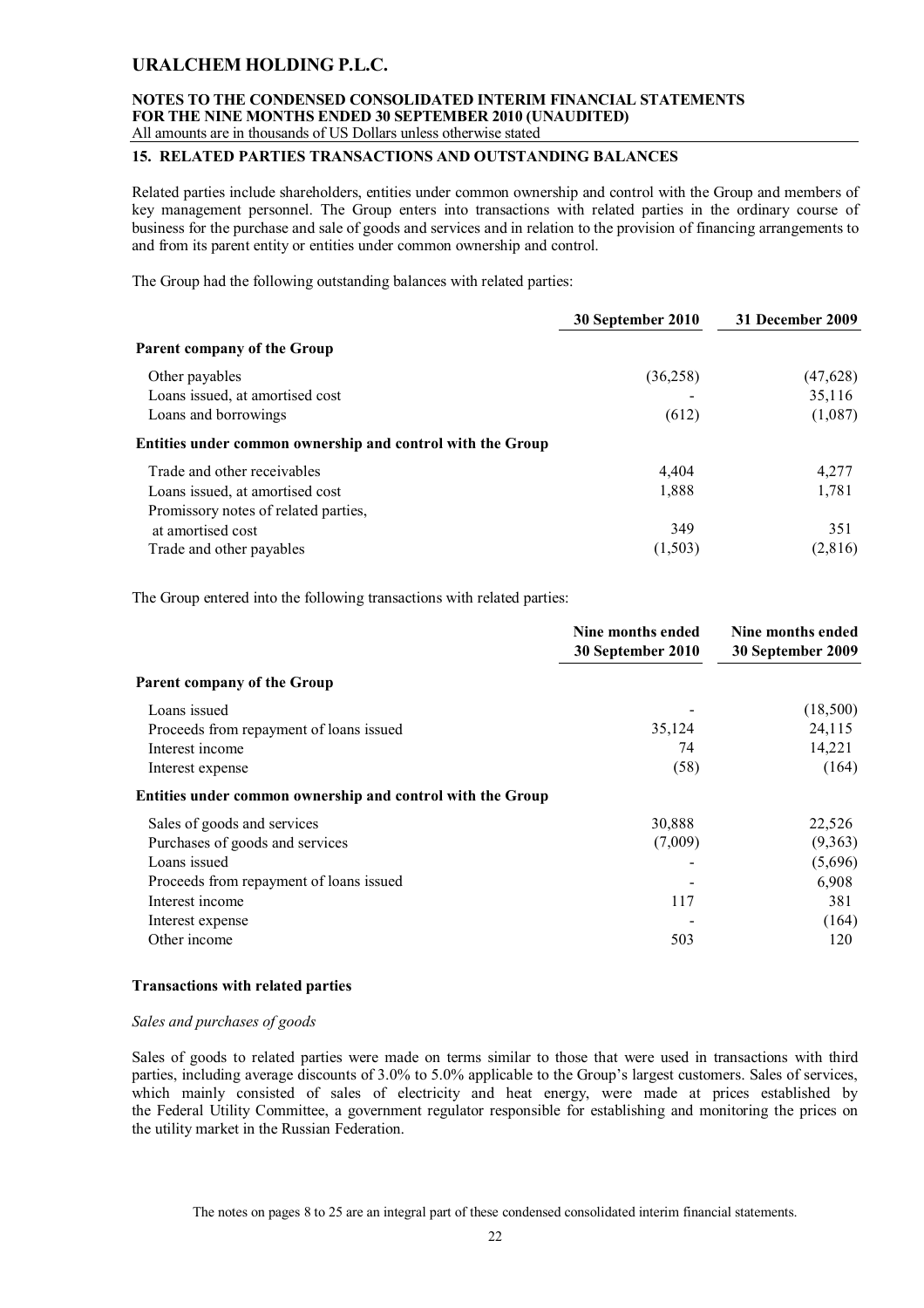# **NOTES TO THE CONDENSED CONSOLIDATED INTERIM FINANCIAL STATEMENTS FOR THE NINE MONTHS ENDED 30 SEPTEMBER 2010 (UNAUDITED)**

All amounts are in thousands of US Dollars unless otherwise stated

Purchases from related parties which primarily included purchases of inventories for production of nitrogen fertilisers were made at market prices plus an insignificant premium of 1.0% to 2.0% as reimbursement for operating expenses of those entities.

### *Loans issued to related parties*

The loans issued to related parties are primarily loans issued to the parent company for financing of its investing activities.

During the nine months ended 30 September 2010, the parent company of the Group repaid previously issued loans in the amount of USD 35,124 thousand denominated in USD which were outstanding as at 31 December 2009. These loans bear interest at a rate of 12.0% (31 December 2009: 12.0%) per annum. As at 30 September 2010, loans issued to related parties included an amount of USD 1,888 thousand denominated in RUR (31 December 2009: USD 1,781 thousand). These loans bear interest at a fixed rate of 10.5% (31 December 2009: 10.5%) per annum.

### **Compensation of key management personnel**

The compensation of key management personnel of the Group for the nine months ended 30 September 2010 comprised salaries and cash bonuses in the amount of USD 5,940 thousand (nine months ended 30 September 2009: USD 3,340 thousand), including social taxes in the amount of USD 735 thousand (nine months ended 30 September 2009: USD 294 thousand).

### **16. COMMITMENTS AND CONTINGENCIES**

### **Purchase of natural gas**

In December 2007, the Group entered into binding purchase agreements with Gazprom and Novatek, to purchase defined volumes of natural gas.

Future minimum costs under non-cancellable purchase agreements were as follows:

|                            | 30 September 2010 | 31 December 2009 |
|----------------------------|-------------------|------------------|
| Due in one year            | 272,048           | 238,856          |
| Due from two to five years | 271,536           | 436,738          |
| <b>Total</b>               | 543,584           | 675,594          |

### **Capital commitments**

As at 30 September 2010 the Group's contractual capital commitments for acquisition of property, plant and equipment amounted to USD 7,408 thousand (31 December 2009: USD 13,250 thousand).

### **Operating leases: Group as a lessee**

The Group leases certain machinery, equipment and office premises. The respective lease agreements have an average life of one to five years with no renewal option at the end of the lease term.

Future minimum rental expenses under non-cancellable operating leases were as follows:

| 30 September 2010 | 31 December 2009 |
|-------------------|------------------|
| 16.871            | 18,748           |
| 41.263            | 46,840           |
| 58,134            | 65,588           |
|                   |                  |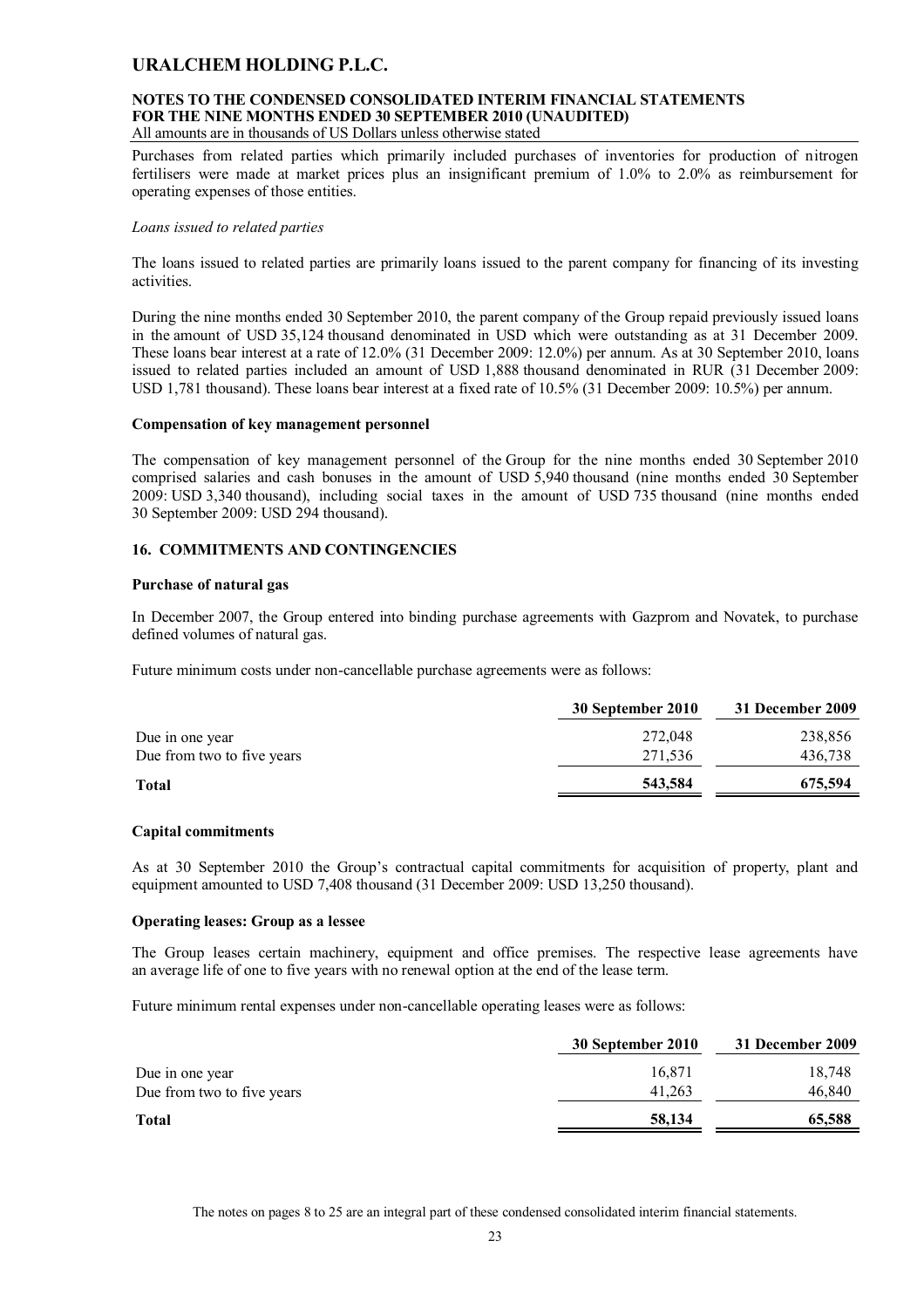# **NOTES TO THE CONDENSED CONSOLIDATED INTERIM FINANCIAL STATEMENTS FOR THE NINE MONTHS ENDED 30 SEPTEMBER 2010 (UNAUDITED)**

All amounts are in thousands of US Dollars unless otherwise stated

### **Guarantees issued**

As at 30 September 2010 and 31 December 2009, the Group issued financial guarantees in respect of loans obtained by related and third parties. The total amount of outstanding guarantees issued by the Group was as follows:

|                 | 30 September 2010 | 31 December 2009 |
|-----------------|-------------------|------------------|
| Related parties | 197               | 6,723            |
| Third parties   | 32                |                  |
| <b>Total</b>    | 229               | 6.736            |
|                 |                   |                  |

The Group's maximum exposure to credit risk in the event of non-performance by parties to these financial guarantees is limited to the contractual amounts disclosed above. At 30 September 2010 and 31 December 2009 management assessed the risk of non-performance by parties to these financial guarantees as remote.

### **Litigation**

The Group has a number of claims and litigation relating to sales and purchases. Management believes that none of these claims, individually or in aggregate, will have a material adverse impact on the Group.

### **Taxation contingencies in the Russian Federation**

The Russian Federation currently has a number of laws related to various taxes imposed by both federal and regional governmental authorities. Applicable taxes include VAT, corporate income tax, social taxes, together with others. Laws related to these taxes have not been in force for significant periods, in contrast to more developed market economies; therefore, the government's implementation of these regulations is often inconsistent or nonexistent. Accordingly, few precedents with regard to tax rulings have been established. Tax declarations, together with other legal compliance areas (for example, customs and currency control matters), are subject to review and investigation by a number of authorities, which are enabled by law to impose severe fines, penalties and interest charges. These facts create tax risks in Russia that are more significant than typically found in countries with more developed tax systems. Generally, tax declarations remain open and subject to inspection for a period of three years following the tax year.

While management believes that it has adequately provided for tax liabilities based on its interpretation of current and previous legislation, the risk remains that tax authorities in the Russian Federation could take different positions with regard to interpretive issues. This uncertainty may expose the Group to additional taxation, fines and penalties that could be significant.

### **Environmental matters**

The Group is subject to extensive federal, state and local environmental controls and regulations in the regions of the Russian Federation in which it operates. The Group's operations involve the discharge of materials, contaminants and waste water into the environment that could potentially impact on flora and fauna, and give rise to other environmental concerns.

The Group's management believes that its production facilities are in compliance with all current existing environmental legislation in the regions in which it operates. However, environmental laws and regulations continue to evolve.

The Group is unable to predict the timing or extent to which those laws and regulations may change. Such change, if it occurs, may require that the Group modernise technology and upgrade production equipment to meet more stringent standards.

Management of the Group regularly reassesses environmental obligations related to its operations. Estimates are based on management's understanding of current legal requirements and the terms of licence agreements. Should the requirements of applicable environmental legislation change or be clarified and amended, the Group may incur additional environmental obligations.